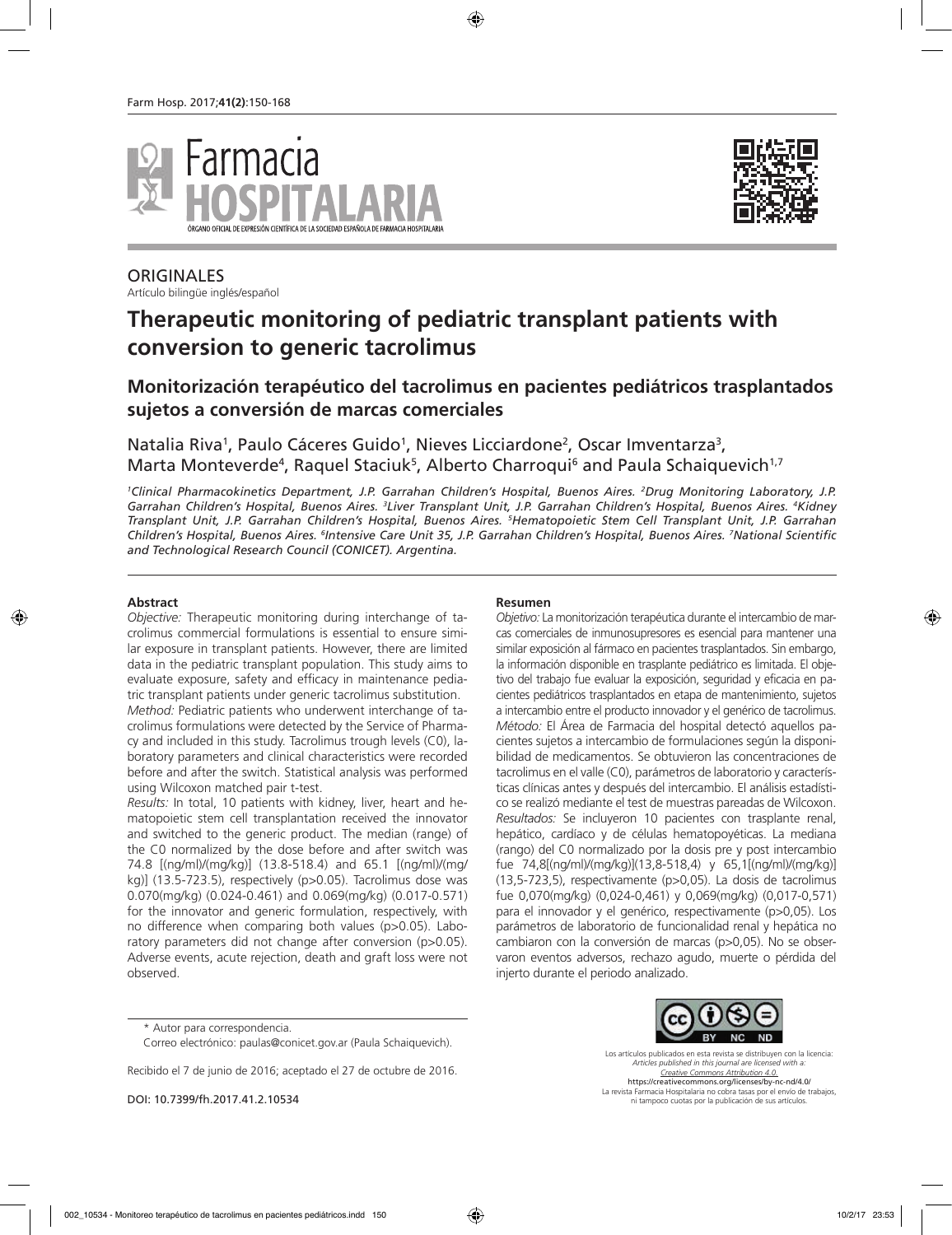*Conclusion:* In our study population, no significant differences in terms of laboratory parameters, drug exposure and dose were observed. We emphasize the need of close monitoring to ensure a safe interchange, especially in vulnerable populations such as the pediatric.

#### **KEYWORDS**

Organ transplantation; Tacrolimus; Generic drugs; Pediatrics; Therapeutic drug monitoring

Farm Hosp. 2017;**41(2)**:150-168

# **Introduction**

Tacrolimus is commonly used to reduce the immune response in pediatric transplant recipients in order to prevent graft rejection<sup>1</sup>. It is characterized by high inter and intra-individual variability in pharmacokinetic parameters, a narrow therapeutic range and a documented relationship between blood concentration, safety and efficacy1 . Therefore, therapeutic drug monitoring is mandatory in daily practice to increase the probability of preventing graft rejection while minimizing the probability of adverse events $1,2$ .

Children experience physiological changes during childhood, with maturational changes in their metabolic systems, affecting the pharmacokinetics and pharmacodynamic of administered drugs<sup>3</sup>. Thus, studies in children are of high importance to assess variability in exposure of tacrolimus since this population is less frequently studied during the development of drug products<sup>4,5</sup>.

Generic immunosuppressive drug products are widespread and represent a viable cost-saving tool, especially in developing countries<sup>6,7</sup> but also in the United States of America<sup>8</sup>. This increase in the market sales of generics of immunosuppressant drugs is giving rise to controversy regarding the necessary evaluations for their approval. The main regulatory agencies require bioequivalence studies for marketing a generic drug. The fact that these pharmacokinetic studies are conducted on healthy volunteers, has given rise to concern regarding the expected efficacy and the pattern of adverse events in transplanted patients<sup>4,9,10</sup>. Specifically, there has been an intense debate about the bioavailability of different formulations in patients, including alteration of the physicochemical properties of the product according to the excipients used or even, drug-patient interactions not observed in the bioequivalence studies performed in healthy volunteers<sup>4,10</sup>. Despite the difference of opinions, generic drugs impact the clinical routine and it is important to generate scientific evidence in this regard.

Several societies have published guidelines and opinion papers on the use of generic drugs in transplantation<sup>4,5,9</sup>. A close monitoring of patients undergoing generic-to-innovator tacrolimus formulation or vice versa is suggested to ensure a similar exposure in transplant patients<sup>4,9,11</sup>. However, most of the previous reports are in adults and very limited information is available in pediatrics<sup>8,11-17</sup>.

*Conclusiones:* En la población estudiada, no se observaron diferencias significativas en los parámetros de laboratorio, exposición al tacrolimus o dosis en el intercambio de marcas comerciales. Destacamos el rol de la monitorización terapéutica a la hora de garantizar una sustitución segura, especialmente en poblaciones vulnerables.

#### **PALABRAS CLAVE**

Trasplante de órgano; Tacrolimus; Medicamentos genéricos; Pediatría; Monitorización terapéutica de fármacos

#### Farm Hosp. 2017;**41(2)**:150-168

Hence, the objective of the present study was to evaluate the dosage, blood exposure, safety and efficacy of tacrolimus in a pediatric transplant population subjected to generic substitution in their maintenance treatment.

# **Methods**

The development and implementation of this study was approved by the Ethical Committee of Hospital of Pediatrics JP Garrahan (Protocol #670). Internal protocols (Form 1418F62) were used to assessed medical records and clinical/laboratory parameters obtained in daily routine.

### **Treatment and inclusion criteria**

This was a retrospective, observational study conducted between April and August 2013 by the Hospital Pharmacy Department. During this period, the Pharmacy dispensed the generic tacrolimus product (Sandoz Laboratory), according to the provision of the National Program implemented by the Central National Institute for Ablation and Implantation Coordination, Ministry of Health, Argentina.

Hospitalized patients or outpatients included who were taking a stable dose of the innovator drug (Prograf®, Astellas Laboratory, Ireland) underwent conversion to the generic product (Tacrolimus Sandoz®, India), under medical and nurse supervision (Table 1). During the conversion period, the Pharmacy Department generated reliable internal records on the brand-name medication that each patient was taking and the associated dates.

The conversion from one product to the other was carried out by administering the same maintenance dose of the generic product. Later, generic dosage was adjusted according to the physician criteria in order to maintain tacrolimus trough concentrations (C0, 12 hours post-administration) within the therapeutic range established by international consensus<sup>18</sup>. More specifically, target levels for liver transplant recipients were between 5 and 8ng/ml<sup>19</sup>; 5 to 7ng/ml in kidney transplant recipients<sup>18,20</sup> and 8 to 12ng/ml in heart transplant recipients after 3-6 months post-transplant and 5 to 10ng/ml for patients  $>6$  months post-transplantation<sup>21</sup>. In hematopoietic stem cell (HSC) transplant recipients, the target range of concentrations was 5-15 ng/ml.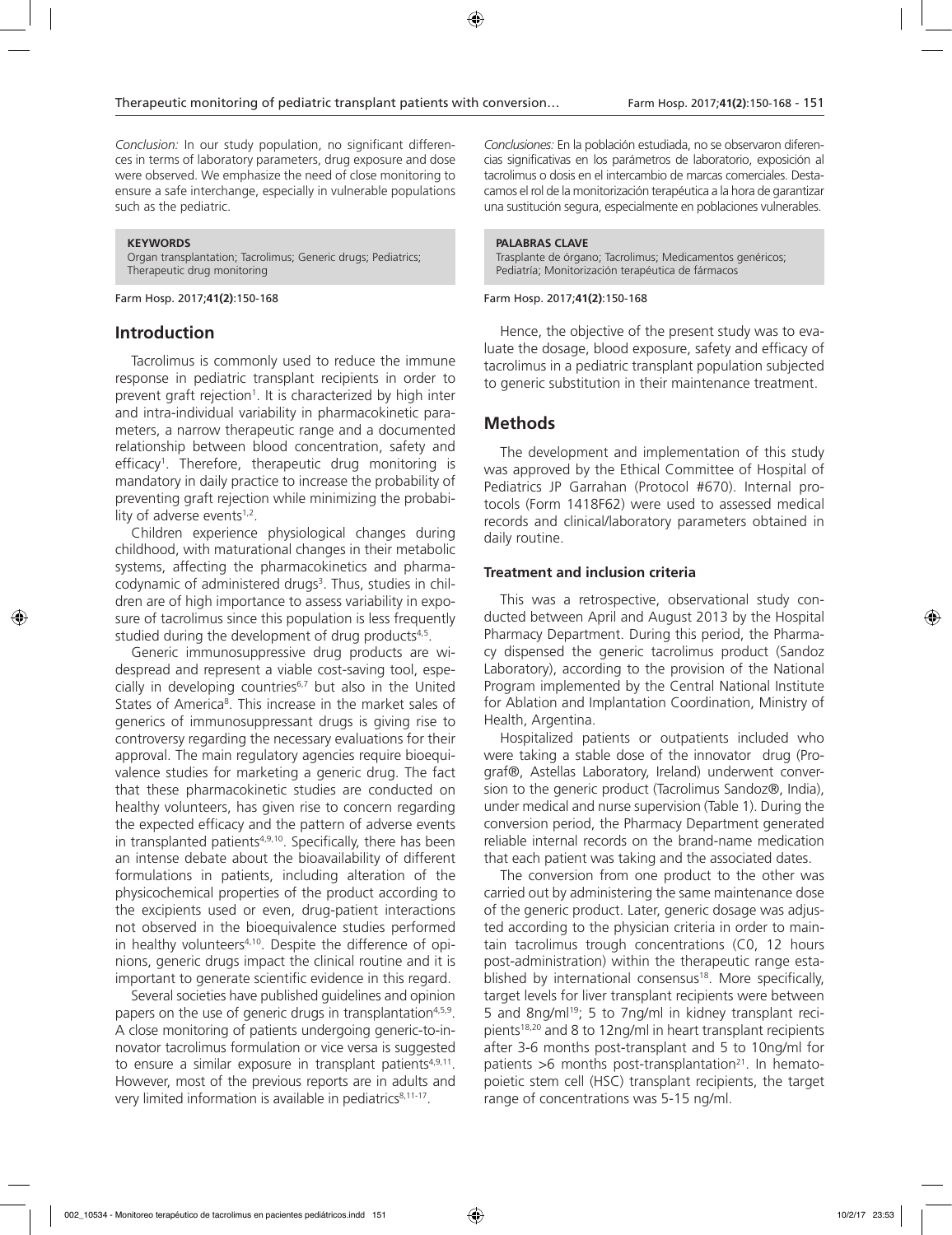| <b>Table 1.</b> Inclusion and exclusion criteria         |
|----------------------------------------------------------|
| Inclusion criteria                                       |
| Age: $<$ 17 years old                                    |
| More than 2 months post transplantation                  |
| Stable dose of tacrolimus for one month prior to switch  |
| Analyzed periods must be consecutive                     |
| Confirmed history of adherence                           |
| Exclusion criteria                                       |
| Inexact date of conversion                               |
| Conversion reverted before 10 days after switch          |
| Trough levels erroneous due to time of sample collection |
| Full laboratory parameters not available                 |
| Severe sepsis                                            |
|                                                          |

#### **Immunosuppression treatment scheme**

The immunosuppression regimen consisted of tacrolimus as the only drug or in combination with steroids (0.06-1 mg/kg/day), mycophenolate mofetil or sirolimus21,22. In HSC transplant recipients, methotrexate was used over short periods of time in the intensification regimen (10 mg/m2 for 4 days).

### **Quantification of tacrolimus in blood samples**

Whole-blood tacrolimus concentrations were quantified by chemoluminescent microparticle microassay (Architect®, Abbott, Chicago, USA).

The assay acceptance criteria involve a set of controls (Bio-Rad Lyphochek® Whole Blood Immunosuppressant) with limit for assay imprecision (< 7% CV) and deviation from the target control values, <sup>2</sup>SD.

External and internal specimens were routinely assessed as part of an international proficiency testing program for quality control of the analytical technique (http://www.bioanalytics.co.uk).

# **Data collection and patient monitoring**

The following demographic and laboratory parameters were obtained before and after the switch from innovator to generic tacrolimus formulation: body weight, daily dose and whole-blood tacrolimus trough concentration (C0). Liver function was analyzed according to blood concentrations of the enzymes alkaline phosphatase (ALP), gamma glutamyl transpeptidase (GGT), aspartate aminotransferase (AST) and alanine aminotransferase (ALT).Renal function was assessed according to the serum creatinine concentrations and uremia. Similarly, the hematocrit and albumin values were recorded for evaluating possible effects on the free fraction of tacrolimus<sup>23</sup>. Afterwards, the median (range) of the laboratory parameters was calculated for each study period, and compared to the normal values reported in literature for pediatric patients<sup>24</sup>.

Lastly, an evaluation was made of the treatment safety during the follow-up period, including the most frequent and severe adverse events according to our prior reports, which include: hypertension, nephrotoxicity, neurotoxicity, post-transplant lymphoproliferative disorder, hypomagnesemia and hyperglycemia<sup>22,25</sup>. In addition, efficacy was evaluated by assessment of acute rejection episodes, graft loss and death. The rejection episodes were confirmed by biopsy and classified. In particular, for liver and kidney transplant recipients, rejection was confirmed by biopsy-based diagnosis and was recorded according Banff classification<sup>22</sup>. Acute rejection and graft-versus-host disease were diagnosed using clinical criteria and biopsy, according to the National Institutes of Health consensus for HSC transplant recipients<sup>26</sup>. The rejection episodes for heart transplant recipients were analyzed according to the International Heart Transplant Society consensus<sup>21,27</sup>.

# **Statistical analysis**

The median of tacrolimus trough levels normalized by the dose (DNL) and doses corrected by body weight were calculated before and after switch for each patient. Data was informed as a ratio between the median of innovator tacrolimus DNL and the generic tacrolimus DNL. For statistical analysis Wilcoxon matched pairs t-test was performed using Graphpad software package (GraphPad Prism v.5). A variation of the DNL innovator-to-generic ratio equal or higher than 25% was considered more than expected variability, based on previous studies on the variability of tacrolimus exposure. Intra-patient variation in pharmacokinetic parameters has been previously reported to be between 14 and 44%1,28. Therefore, 25% was considered as a general threshold defining the expected intra-patient variability in tacrolimus pharmacokinetic parameters.

# **Results**

A total of 33 patients were identified by the Pharmacy Department to switch the tacrolimus formulation. However, only 10 patients were finally included in this study according to our inclusion criteria (Fig. 1).

The median (range) of age and body weight was 11.9 years (0.8-15.8) and 47.4 kg (7.3-77.0), respectively. Five out of ten patients were male. The median time (range) taking the innovator drug was 32 days (10-140) and the follow-up after the conversion to the generic product was 28 days (10-86) (Table 2). Enrolled patients consisted of 4 (40%), 2 (20%), 2 (20%) and 2 (20%) that received a liver transplant, kidney, hematopoietic stem cell (HSC) and heart transplantation, respectively.

The median (range) daily dose corrected by body weight for the innovator formulation was 0.070 mg/kg (0.024-0.461), whereas the median for the generic formulation was 0.069 mg/kg (0.017-0.571).Thus, no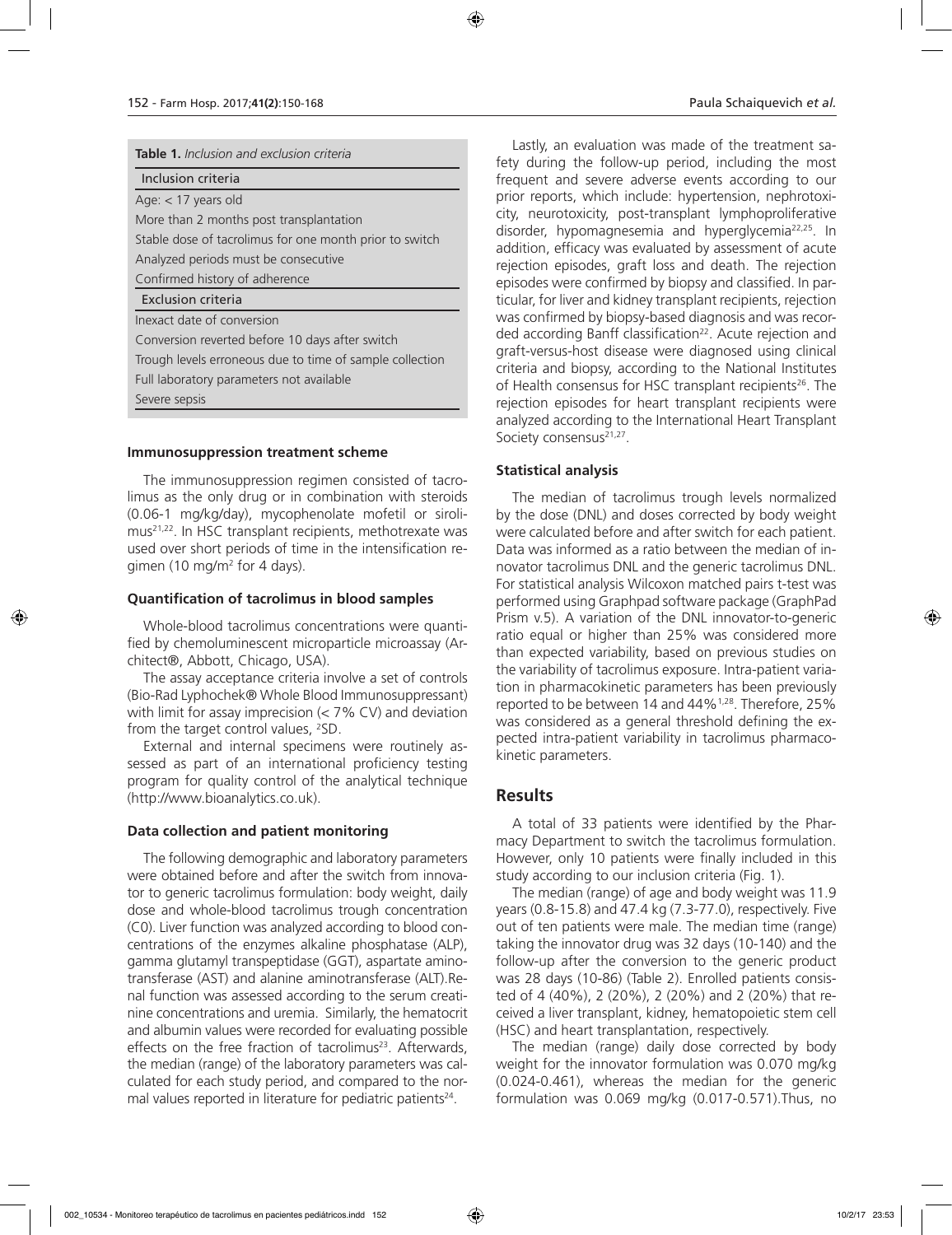| Excluded $(n=23)$                                                                                                                                                                                                                                                                                                                                                 | Assessed for elegibility (n= 33) |
|-------------------------------------------------------------------------------------------------------------------------------------------------------------------------------------------------------------------------------------------------------------------------------------------------------------------------------------------------------------------|----------------------------------|
| $-$ < 2 months post transplantation (n=2)<br>- No stable dose of tacrolimus for one month $(n=3)$<br>- No confirmed history of adherence $(n=1)$<br>- Non-consecutive analyzed periods (n=1)<br>- Inexact date of conversion (n=3)<br>- Conversion reverted before 10 days after switch (n=8)<br>- Changes in concomittant drugs (n=3)<br>- Severe sepsis $(1=2)$ | Enrolled $(n=10)$                |

**Figure 1.** *Screened and excluded patient enrollment.*

| <b>Table 2.</b> Study group demographic characteristics         |                    |  |  |
|-----------------------------------------------------------------|--------------------|--|--|
| Patients subjected to tacrolimus conversion (n=10)              | Median (range)     |  |  |
| Age at transplant (years)                                       | $11.9(0.8-15.8)$   |  |  |
| Time post transplantation (months)                              | $8.8(2.0-42.8)$    |  |  |
| Girls/boys                                                      | 5/5                |  |  |
| Weight (kg)                                                     | 47.4 (7.3-77.0)    |  |  |
| Days of treatment with generic formulation (days)               | 28 (10-86)         |  |  |
| Days of treatment with innovator formulation (days)             | 32 (10-140)        |  |  |
| Immunosuppressive scheme                                        | Number of patients |  |  |
| Tacrolimus                                                      | 10/10              |  |  |
| Steroids (0.06-1 mg/kg/day)                                     | 8/10               |  |  |
| Mycophenolate mofetil (20-40 mg/kg/day)                         | 3/10               |  |  |
| Sirolimus (2mg/day)                                             | 1/10               |  |  |
| Graft type                                                      |                    |  |  |
| Kidney (n=2)                                                    |                    |  |  |
| End stage renal disease of unknown etiology                     | $\mathbf{1}$       |  |  |
| Focal segmental glomerulosclerosis (FSGS)                       | $\mathbf{1}$       |  |  |
| Liver $(n=4)$                                                   |                    |  |  |
| Biliary atresia                                                 | 2                  |  |  |
| Congenital hepatic fibrosis                                     | 1                  |  |  |
| Hepatocellular carcinoma                                        | 1                  |  |  |
| Hematopoietic stem cell (n=2)                                   |                    |  |  |
| Myelodysplastic syndrome                                        | $\overline{2}$     |  |  |
| Heart $(n=2)$                                                   |                    |  |  |
| Dilated cardiomyopathy                                          | $\overline{2}$     |  |  |
| <b>Concomitant drugs</b>                                        |                    |  |  |
| Diphenhydramine PO                                              | $\overline{2}$     |  |  |
| Trimethoprim/sulfamethoxazole prophylaxis PO                    | $\overline{2}$     |  |  |
| Valganciclovir PO                                               | 2                  |  |  |
| Acyclovir PO                                                    | $\mathbf{1}$       |  |  |
| Oxybutynin PO                                                   | $\mathbf{1}$       |  |  |
| Omeprazole PO                                                   | 10                 |  |  |
| Aminocaproic acid IV                                            | $\mathbf{1}$       |  |  |
| Ceftriaxone IV <sup>a</sup>                                     | $\mathbf{1}$       |  |  |
| Topical terbinafine                                             | 1                  |  |  |
| PO: oral. IV: intravenous<br>a: suspected respiratory infection |                    |  |  |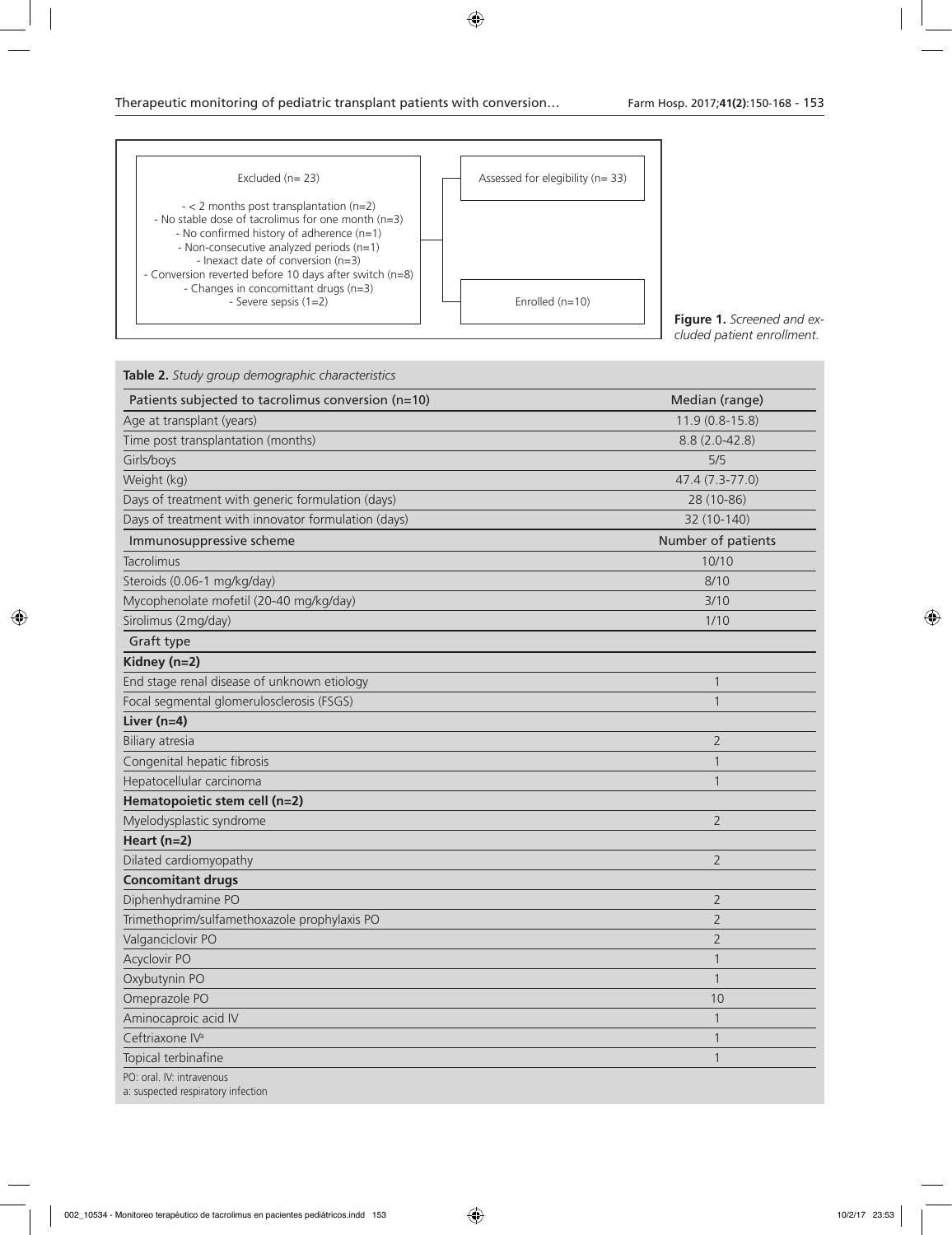significant changes were observed in tacrolimus daily dose corrected by body weight before and after conversion (p>0.05). Moreover, dose adjustments after conversion were not necessary in the study population and drug- drug interactions were not observed.

Treatment with concomitant drugs did not change during the study period except for patient #9, who received aminocaproic acid for treating a case of hemoptysis, and patient #2 that took acyclovir to treat a case of cutaneous herpes zoster.

The number of dose normalized levels (DNLs) measurements per patient, expressed as median (range) obtained with the innovator and the generic formulation was 3.0 (2.0-13.0) and 4.5 (1.0-8.0), respectively (p>0.05). Interestingly, the individual median DNL showed no significant difference when comparing between innovator and generic tacrolimus (p>0.05). Table 3 details the individual ratios between the DNLs for the innovator and generic product. The mentioned table shows that the individual values of the DNL ratios fell within the 0.75 – 1.25 range for 80% of the analyzed patients (Figure 2). Patient #8 showed a ratio of 0.72, close to the 0.75 threshold previously established based on the intra-patient variability reports on tacrolimus pharmacokinetics. On the contrary, patient #9 showed a ratio of 1.5, (mean C0 innovator/ mean C0 generic=1.5) which would indicate that the mean C0 achieved post-innovator administration was higher than that for the generic product for the same dosage.

Regarding laboratory parameters, values including serum creatinine, uremia, AST, ALT and ALP showed no significant differences when comparing the status before and after the switch (p>0.05; Figure 3 A, B, C, D, E, respectively). Moreover, hematocrit and albumin values did not show significant differences before and after substitution (Figure 2, F and G; p>0.05). Only patients #5 and #3 showed elevated liver enzyme values, but these augmented values were found in both study periods.

Lastly, no adverse events occurred during the period immediately before or after the substitution from innovator to generic formulation. Acute rejection episodes, graft loss or death were not observed during the studied period.

# **Discussion**

In the present cohort of maintenance pediatric transplant recipients, tacrolimus substitution from the innovator to the generic formulation was successfully performed under close monitoring of the clinical team at a national pediatric hospital in Argentina. We showed no significant difference in tacrolimus C0 normalized by the dose before and after switch. In addition, laboratory parameters did not change after conversion (p>0.05). Adverse events, acute rejection, death and graft loss were not observed.

The National Organ Procurement Program in Argentina supplies, free-of-charge, to those patients who are in need, with the immunosuppressant drug product depending on the winning bid established by the government. Two brands of tacrolimus are currently marketed in Argentina: the innovator (Prograf®, Astellas Ireland) and the generic (Tacrolimus Sandoz®, India). The institutions taking part in the National Organ Procurement Program are supplied with and dispense one product or the other depending on this bidding procedure. This program is under Argentine health authority regulation (ANMAT, National Medicine, Food and Medical Technology Administration, www.anmat.gov.ar), which requires that the pharmaceutical companies who apply for the

| Patient        | Dosage<br>I(mg/kg)  | Dosage<br>G(mg/kg)  | DNC <sub>1</sub><br>[ng/ml/(mg/kg)] | DNC G<br>[ng/ml/(mg/kg)]               | Ratio<br>(DNC I/DNC G) |
|----------------|---------------------|---------------------|-------------------------------------|----------------------------------------|------------------------|
|                | 0.069               | 0.065               |                                     | 100.7 (82.7-115.7) 113.6 (108.5-118.8) | 0.89                   |
| $\overline{2}$ | 0.119               | 0.118               | 55.7 (50.6-60.8)                    | 60.8 (49.6-68.8)                       | 0.92                   |
| 3              | 0.049               | 0.048               | 93.8 (73.4-116.3)                   | 97.1 (94.5-111.8)                      | 0.97                   |
| $\overline{4}$ | 0.065               | 0.065               | 52.1 (38.3-65.9)                    | 50.6 (44.5-76.7)                       | 1.03                   |
| 5              | 0.461               | 0.571               | $13.8(9.7-27.5)$                    | $13.5(8.2 - 15.1)$                     | 1.02                   |
| 6              | 0.226               | 0.202               | 27.7 (18.6-34.1)                    | 33.6 (28.8-41.2)                       | 0.82                   |
| $\overline{7}$ | 0.066               | 0.065               | 124.6 (86.4-139.2)                  | 145.7 (89.3-169.4)                     | 0.86                   |
| 8              | 0.024               | 0.017               | 518.4 (413.5-764.9)                 | 723.5 (433.2-846)                      | 0.72                   |
| 9              | 0.071               | 0.072               | 100.4 (100.1-100.8)                 | 69.4 (68.8-70.1)                       | 1.45                   |
| 10             | 0.105               | 0.125               | 48.2 (44.2-52.3)                    | 53.5 <sup>a</sup>                      | 0.90                   |
| Global         | $0.07(0.02 - 0.46)$ | $0.07(0.02 - 0.57)$ | 74.8 (13.8-518.4)                   | 65.1 (13.5-723.5)                      | $0.91(0.72 - 1.45)$    |

**Table 3.** *Tacrolimus dose normalized levels with innovator and generic formulation of tacrolimus* 

Data are shown as median (range) of the dose normalized tacrolimus levels with the innovator and the generic formulation. a Only one trough level obtained during this period

DNC: Dose-normalized whole-blood tacrolimus concentration or C0/dose. I: Innovator drug. G: generic drug. Renal transplant patients: 1, 2: Liver transplant patient: 3, 4, 5, 6; Hematopoietic stem cell transplant patient: 7, 8; Heart transplant patient: 9, 10.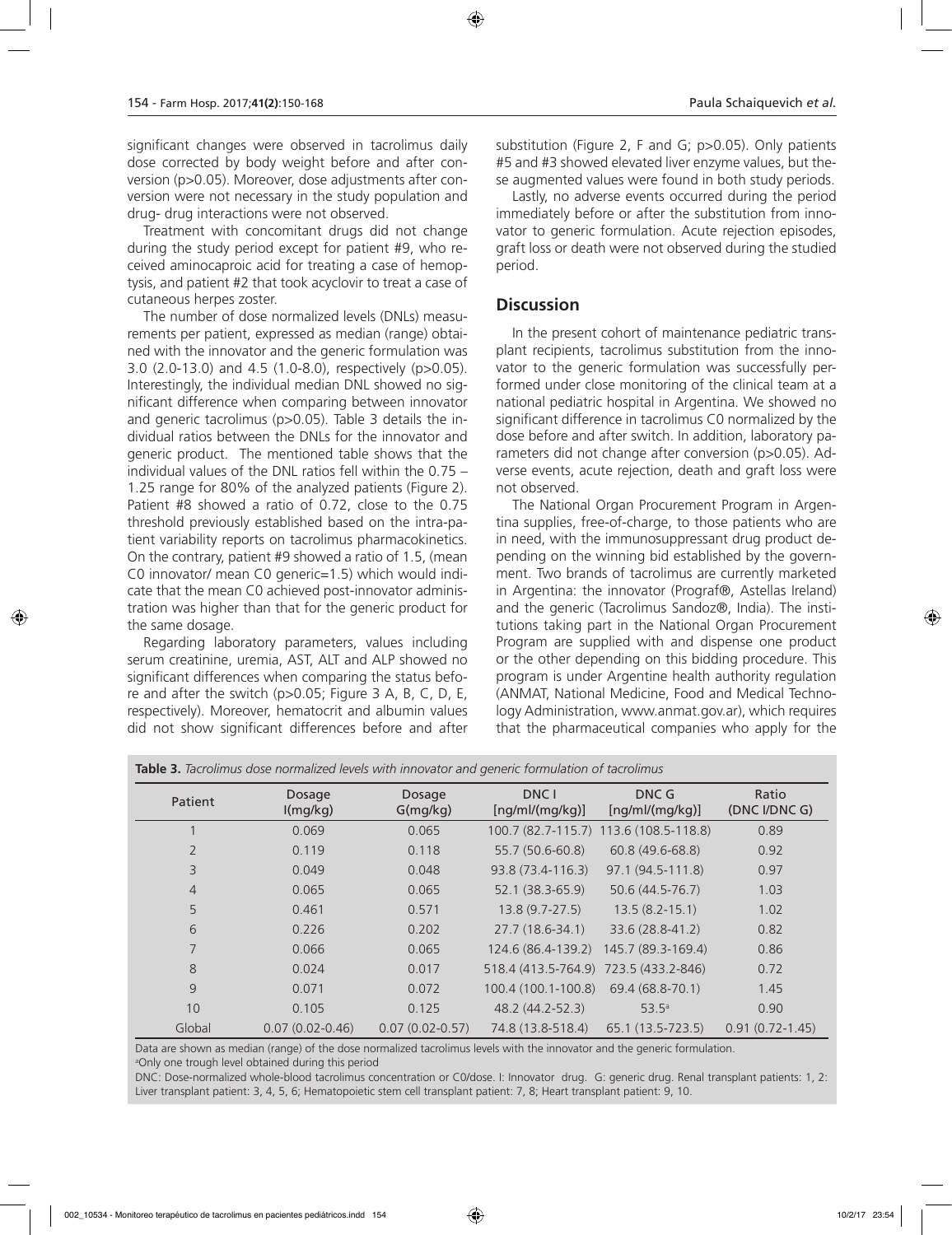

**Figure 2.** *Dose-normalized whole blood trough concentrations: Ratio between the medians of the innovative and generic formulation in pediatric transplant patients.*

registration of certain products, including those containing immunosuppressive drugs, demonstrate both their *in vitro* (dissolution profiles) and *in vivo* (bioequivalence studies) quality.

The studied formulations included in the present report are bioequivalent and pharmaceutically equivalent drug products. The generic formulation that our patients received showed a comparable pharmacokinetic profile with the innovator product, including area under the concentration *versus* time curve (AUC), Cmax and C0,as described in previous studies in adult kidney transplant patients<sup>11</sup>. Therefore, we expected to find a similarity in the systemic exposure to tacrolimus between innovator and generic formulations.

Our findings suggest that the lack of difference between the C0 normalized by dose before and after tacrolimus substitution was in correspondence with the absence of dosage modifications after conversion in order to keep the blood concentrations within the tacrolimus target range. A total of 8 out of the 10 patients analyzed showed a tacrolimus individual DNL ratio less than 1.25 or greater than 0.75, which is in accordance with the expected intra-patient variability reported for tacrolimus28. Although it would be desirable that the ratio between DNL with innovator and generic formulations was 1, intra-patient pharmacokinetic variability of tacrolimus affects this ratio. This variability must be taken into account to avoid erroneous attributions of variability to one commercial product. The drug *per se* presents systemic exposure variability in one same patient, evaluated repeatedly. Therefore, the variability in the ratios of the normalized concentrations of up to 25% was assumed as an expected acceptable value according to prior reports<sup>18,28</sup>. It must be pointed out that one patient showed a variation greater than 25% (#9), secondary to an episode of hemoptysis simultaneously with the generic conversion. Hence, the existence of a hemodynamic change in that specific patient may have impacted on tacrolimus pharmacokinetic variability.

Our results are similar to those reported in the only study conducted on pediatric patients, more specifically on heart transplant patients<sup>8</sup>. In that study, tacrolimus C0 concentrations before and after the conversion from the original to the generic formulation of tacrolimus were evaluated retrospectively. In total, 12 patients who were switched from the innovator to the generic product and 31 patients who took only the original tacrolimus as a control group were included in the analysis. In the first cohort, the authors reported a 14% reduction in the C0 (equivalent to 1.15 ng/ml) after the substitution, without modification of tacrolimus dosage<sup>8</sup>. The clinical implication of a 14% modification in the C0 values is probably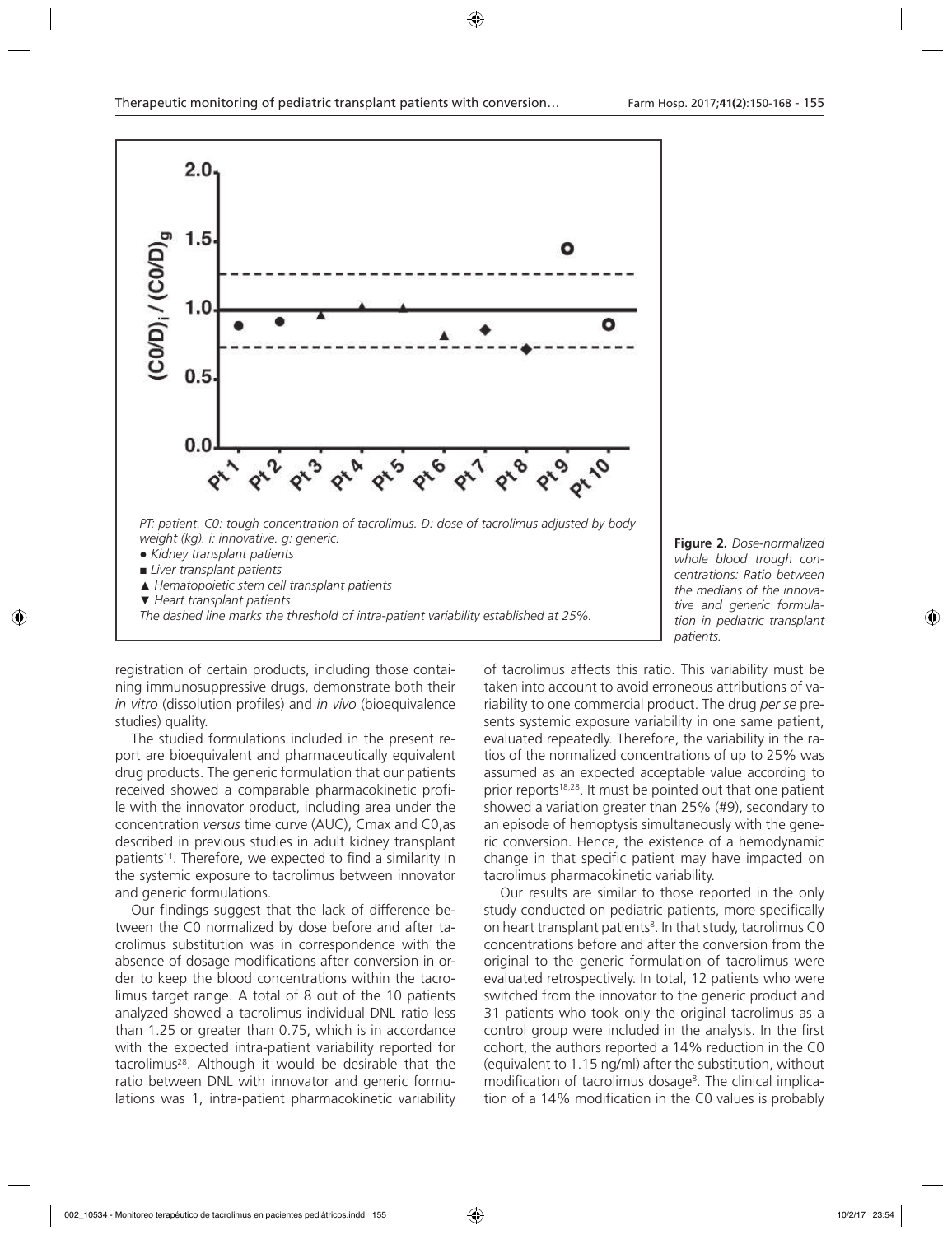not important. The authors reported that after one year of follow-up post-conversion, 24% of the patients who switched and 18% of the patients in the control group showed acute rejection episodes without significant differences between groups. However, safety and efficacy parameters, as well as tacrolimus systemic exposure parameters should be studied in a larger cohort of patients in the context of tacrolimus generic substitution. According to our understanding, it is important to evaluate and describe the results not only for the population but rather the individual modification of the C0 during the switch from one brand to the other, which may be disguised by the populations analysis stated as the average values. In our study, only one patient (#9) showed a difference higher than 25% in the dose-normalized C0 after conversion to the generic product supporting the role of therapeutic drug monitoring mainly in situations which may result in an inappropriate drug exposure.

The experience reported in adult solid organ transplant patients subjected to immunosuppressants conversion is, in certain aspects, a source of controversy. The study reported by Spence et al, described the experience obtained from the retrospective evaluation of 234 adult kidney, liver and heart transplant patients in their maintenance immunosuppressive therapy subjected to conversion from one original commercial brand containing tacrolimus to the generic product<sup>13</sup>. The authors reported no significant difference in tacrolimus exposure after the substitution from the innovator to the same generic formulation that we used in our study<sup>13</sup>. It is important to point out that 15% of the patients required a dose adjustment in the context of therapeutic drug monitoring. Regarding safety and efficacy aspects of the substitution, no death or acute rejection episodes were recorded after conversion. In line with the mentioned findings, McDevvitt-Potter et al. reported their experience in 70 adult renal, liver and multiple organ transplant patients, who were studied retrospectively to evaluate dose modifications, systemic drug exposure and costs of the substitution from the original to the generic formulation<sup>12</sup>. The authors showed no significant changes in the tacrolimus daily dose or in the C0 after the switch to the Sandoz generic product<sup>12</sup>. Nevertheless, 21% of the patients subjected to substitution required dose adjustments to reach the target levels after conversion, while it was necessary in 7% of the patients assigned to the control group that only received the innovator product. The difference observed between groups of patients was statistically significant. Once again, this reveals the importance of therapeutic monitoring of tacrolimus in transplant recipients.

On the contrary, studies reported by Momper et al. and Marfo et al. conducted in adult kidney and/or liver transplant patients showed a significant difference in tacrolimus C0 values before and after the conversion from the original to the generic formulation $13,17$ . Speci-

fically, in the study reported by Momper et al. the authorsdescribed a 15.9% and 11.9% decrease in the dose-adjusted tacrolimus C0 after conversion in adult liver and kidney transplant recipients, respectively. Even in a subgrooup of liver and kidney transplant recipients who took the same dosage before and after the conversion, they showed an average decrase in the tacrolimus C0 of 1.98 ng/ml and 0.87 ng/ml, respectively. However, this modification in the immunosuppressive drug exposure did not show any clinical relevance regarding safety and efficacy as previously described in pediatric patients. In this sense, the retrospective study conducted by Marfo et al. showed a difference of 0.<sup>8</sup>ng/ml in tacrolimus C0 before and afterconversion to the generic formulation compared to the 0.9 ng/ml in the control group<sup>17</sup>. Likewise, despite the mentioned differences in the C0, no difference was detected in the efficacy and safety of generic tacrolimus in comparison to the innovator product. Overall, the prior reports, mainly in adults, show different types of conclusions. However, all of the authors emphasize the need of therapeutic drug monitoring of tacrolimus in patients under conversion from innovator to generic product, in order to deal with a rational scheme and assure efficacy and safety individually.

In the present article, we evaluated renal and liver function as part of the safety assessment by means of the evaluation of biochemical parameters. Specifically, liver enzyme as well as serum creatinine values did not change after conversion (p>0.05). Specifically, two liver transplant patients (#3 and #5, Fig. 3) presented stable elevated ALP, GGT, AST and ALT due to a CMV infection and gallbladder drainage, respectively. Furthermore, plasma albumin and hematocrit values were measured, since they have an influence on tacrolimus pharmacokinetics. Tacrolimus binds ~99% to the plasma proteins and erythrocytes<sup>1</sup>. Hence, a low albumin or hematocrit value leads to a greater free tacrolimus fraction available to be distributed, metabolized and eliminated. These factors, that may influence tacrolimus pharmacokinetics during the conversion process, could be a confounding variable in the evaluation of tacrolimus exposure<sup>1</sup>. Nevertheless, in our population, the hematocrit and albumin values did not show significant differences before and after substitution (p>0.05). It should be noted that our results are in line with those previously reported in pediatric and adult heart, kidney, liver and multiple organ transplant patients, in whom no significant differences were found in laboratory parameters<sup>8,13,14,17</sup>.

Based on our own published data we here evaluated the most frequent and severe adverse events to tacrolimus in the present study pediatric population were evaluated<sup>22</sup>. During the follow-up period of this study, no adverse events, graft loss, acute rejection episodes or death were observed. Therefore, we consider that the process of conversion from the original tacrolimus to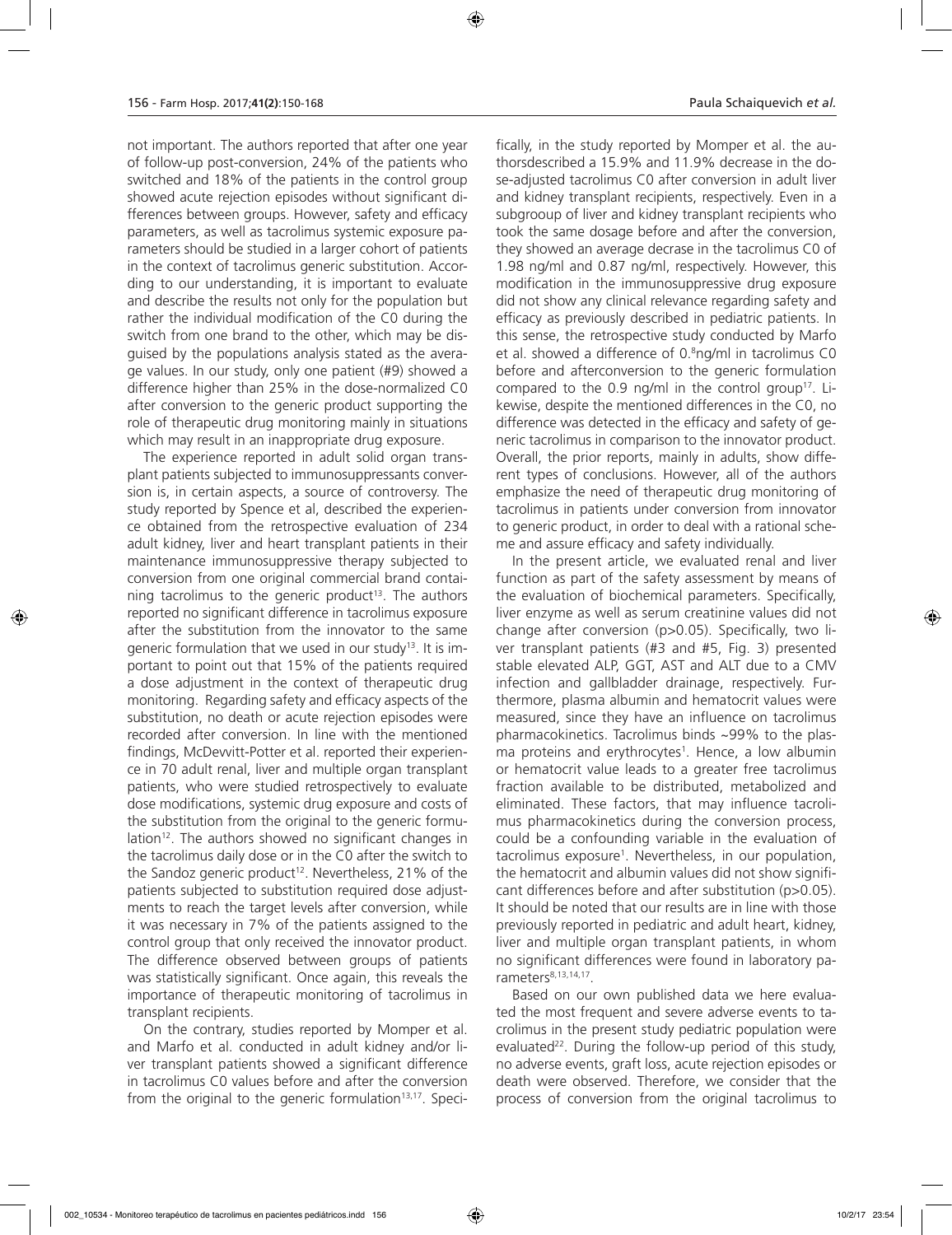



the generic product was safe for the study population. Nonetheless, we emphasize the need of validating our results in a larger cohort of patients.

Argentina's health system includes both the private and public sectors. Approximately 20% of the solid organ transplant patients take immunosuppressive drugs provi-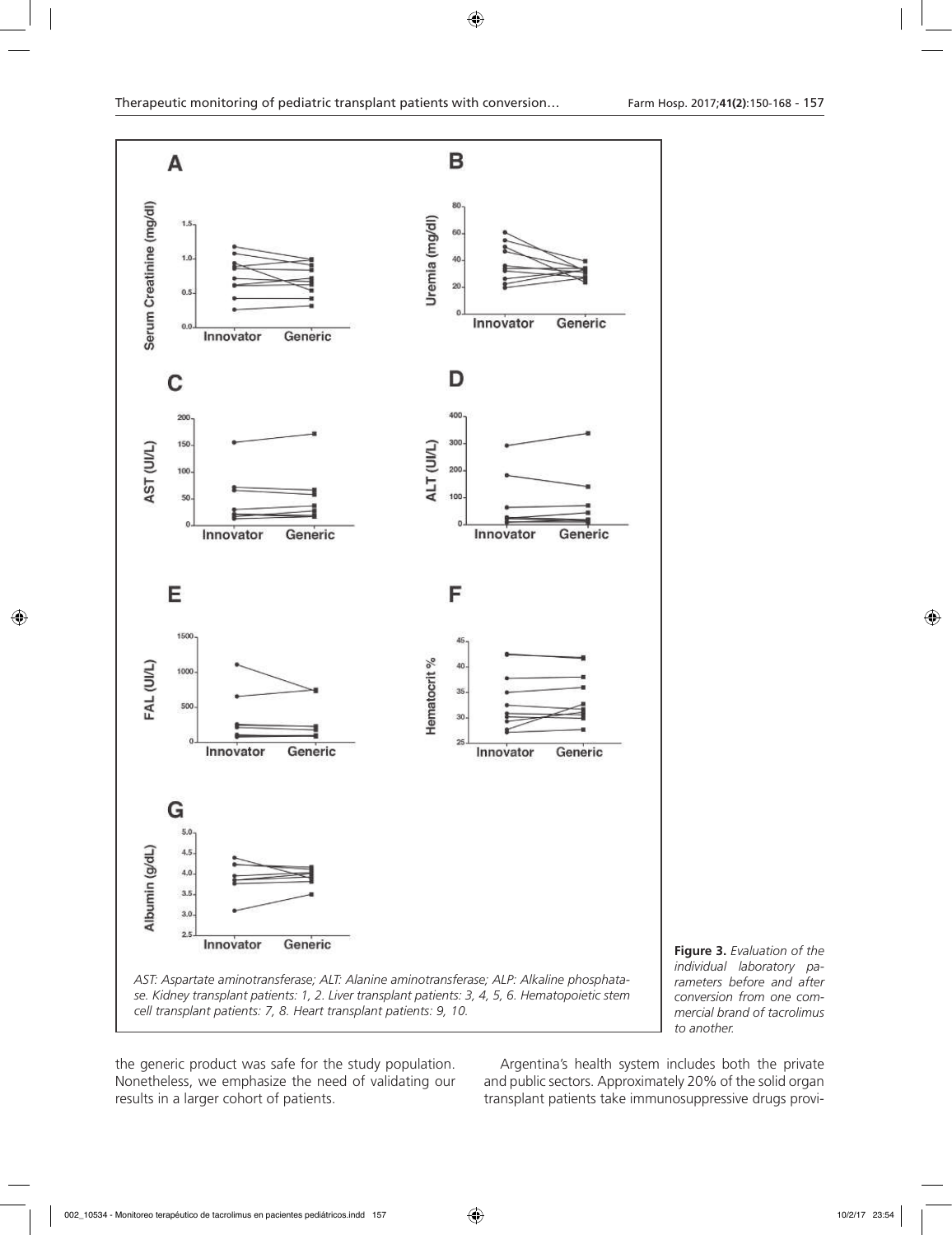ded by their private insurance, whilst 80% are covered by the national government (INCUCAI, National Institute Coordinator Center for Organ Procurement of Argentina). Therefore, the immunosuppressive product which the majority of Argentinean patients receive depends on the winning bid established by the government. In view of this situation of generic substitution, different actions can be taken for assuring a safe conversion process. In this regard, international recommendations suggest close therapeutic monitoring of immunosuppressive drugs during the switch from one pharmaceutical product to another4,9. For such a purpose, the tacrolimus C0 values, as a practical indicator of the systemic exposure, must be closely monitored immediately before and after substitution. Laboratory parameters must be monitored as safety markers<sup>4,9</sup>. In view of the apparently inevitable conversion from one brand to another in our country, our group decided to carry out a safe and effective conversion process following international recommendations, which is presented in this report.

Our study has certain limitations. The exploratory analysis was based on a retrospective, descriptive design. Furthermore, this analysis was made on a small cohort of transplant patients. Unlike reports which describes only one type of transplantation, our study includes pediatric liver, heart, kidney and HSC transplant patients. Each patient was his or her own control, and we showed that therapeutic drug monitoring is a necessary and useful tool. Secondly, this study used the C0 values for evaluating tacrolimus exposure, although the best exposure parameter is the area under the concentration *versus*  time curve (AUC)<sup>29</sup>. A linear correlation exists between the AUC and the tacrolimus C0 concentration, also reported for the generic product used in our study<sup>30</sup>. Lastly, the follow-up of the patients which were switched to the generic formulation was short. Hence, further studies in larger groups and with a longer-term follow-up could describe additional data of adverse events and acute allograft rejection, which may take months to manifest clinically in the setting of sub therapeutic immunosuppression.

In summary, we performed tacrolimus therapeutic monitoring according to international recommendations in a pediatric population subjected to conversion between the innovator and the generic tacrolimus formulation commercialized in the local market. We can conclude that substitution was safe and did not interfere with the efficacy of the immunosuppressant treatment in our population during the follow-up period, as there were no differences in dosage, exposure and clinical outcomes between analyzed periods. We do advocate that large prospective pediatric trials must be conducted in this field. Nonetheless, we recommend performing therapeutic drug monitoring in pediatric transplant patients undergoing immunosuppressant substitution to ensure safety and efficacy of the immunosuppressive treatment.

# **Conflict of interest**

None of the authors has any financial interest related to the products mentioned in this study.

# **References**

- 1. Staatz CE, Tett SE. Clinical pharmacokinetics and pharmacodynamics of tacrolimus in solid organ transplantation. Clinical pharmacokinetics. 2004;43(10):623-53.
- 2. Larkins N, Matsell DG. Tacrolimus therapeutic drug monitoring and pediatric renal transplant graft outcomes. Pediatric transplantation. 2014 Dec;18(8):803-9.
- 3. Kearns GL, Abdel-Rahman SM, Alander SW, Blowey DL, Leeder JS, Kauffman RE. Developmental pharmacology--drug disposition, action, and therapy in infants and children. N Engl J Med. 2003 Sep 18;349(12):1157-67.
- 4. Harrison JJ, Schiff JR, Coursol CJ, Daley CJ, Dipchand AI, Heywood NM, et al. Generic immunosuppression in solid organ transplantation: a Canadian perspective. Transplantation. 2012 Apr 15;93(7):657-65.
- 5. Uber PA, Ross HJ, Zuckermann AO, Sweet SC, Corris PA, McNeil K, et al. Generic drug immunosuppression in thoracic transplantation: an ISHLT educational advisory. The Journal of heart and lung transplantation : the official publication of the International Society for Heart Transplantation. 2009 Jul;28(7):655-60.
- 6. Tobar F. Economía de los medicamentos genéricos en América Latina. Revista Panamericana de Salud Pública. 2008;23(1):59-67.
- 7. Sudhindran S, Aboobacker S, Menon RN, Unnikrishnan G, Sudheer OV, Dhar P. Cost and efficacy of immunosuppression using generic products following living donor liver transplantation in India. Indian journal of gastroenterology : official journal of the Indian Society of Gastroenterology. 2012;31(1):20-3.
- 8. Duong SQ, Lal AK, Joshi R, Feingold B, Venkataramanan R. Transition from brand to generic tacrolimus is associated with a decrease in trough blood concentration in pediatric heart transplant recipients. Pediatric transplantation. 2015 Dec;19(8):911-7. PubMed PMID: 26497983.
- 9. van Gelder T, Substitution EACoG. European Society for Organ Transplantation Advisory Committee recommendations on generic substitution of immunosuppressive drugs. Transplant international: official journal of the European Society for Organ Transplantation. 2011 Dec;24(12):1135-41.
- 10. van Gelder T. What Is the Future of Generics in Transplantation? Transplantation. 2015 Nov;99(11):2269-73. PubMed PMID: 26050017.
- 11. Alloway RR, Sadaka B, Trofe-Clark J, Wiland A, Bloom RD. A randomized pharmacokinetic study of generic tacrolimus versus reference tacrolimus in kidney transplant recipients. American journal of transplantation : official journal of the American Society of Transplantation and the American Society of Transplant Surgeons. 2012 Oct;12(10):2825-31.
- 12. McDevitt-Potter LM, Sadaka B, Tichy EM, Rogers CC, Gabardi S. A multicenter experience with generic tacrolimus conversion. Transplantation. 2011;92(6):653-7.
- 13. Spence MM, Nguyen LM, Hui RL, Chan J. Evaluation of clinical and safety outcomes associated with conversion from brand-name to generic tacrolimus in transplant recipients enrolled in an integrated health care system. Pharmacotherapy. 2012;32(11):981-7.
- 14. Momper JD, Ridenour TA, Schonder KS, Shapiro R, Humar A, Venkataramanan R. The impact of conversion from Prograf to generic tacrolimus in liver and kidney transplant recipients with stable graft function. American journal of transplantation: official journal of the American Society of Transplantation and the American Society of Transplant Surgeons. 2011;11(9):1861-7.
- 15. Madian AG, Panigrahi A, Perera MA, Pinto N. Case report: Inability to achieve a therapeutic dose of tacrolimus in a pediatric allogeneic stem cell transplant patient after generic substitution. BMC Pharmacol Toxicol. 2014;15:69.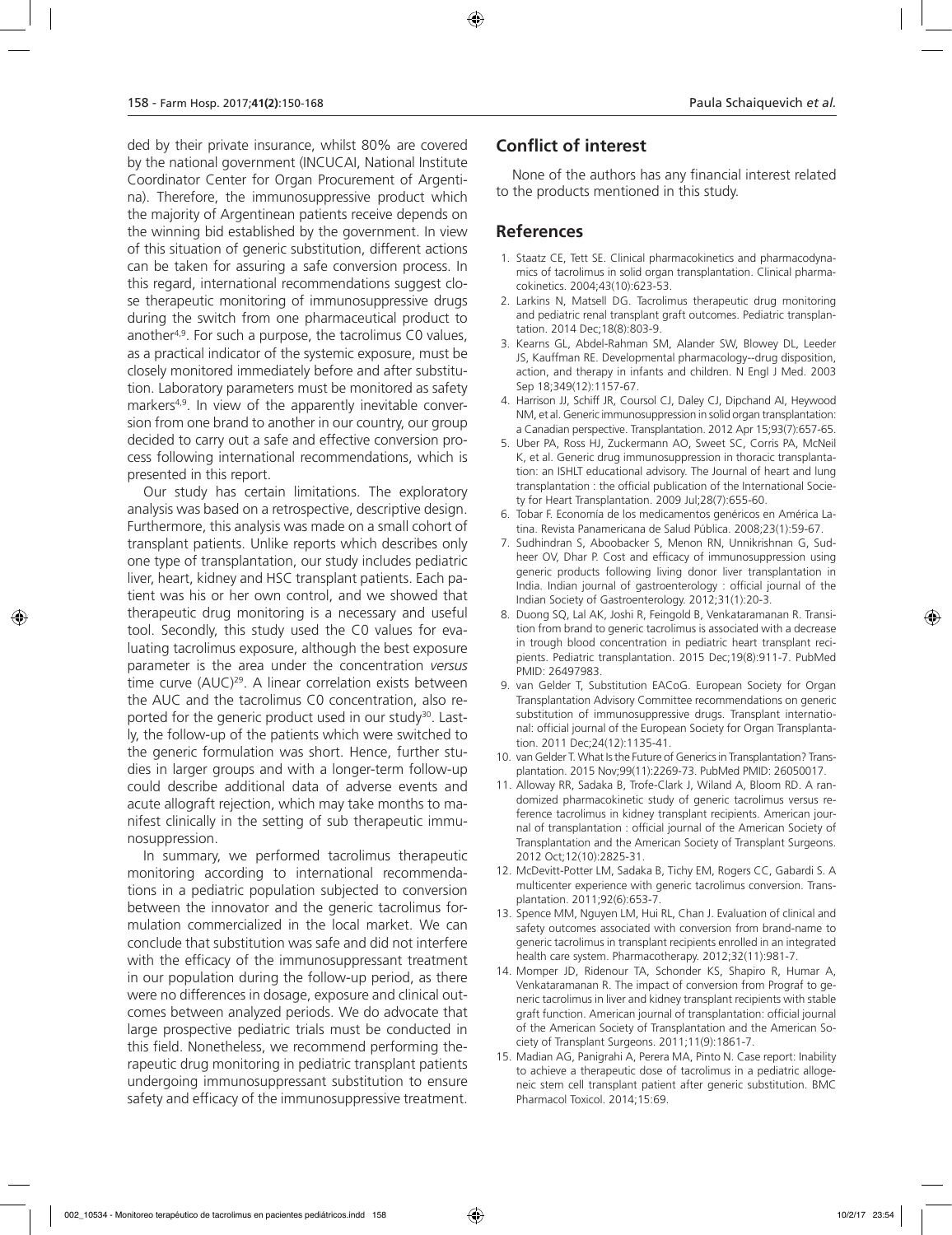- 16. Abdulnour HA, Araya CE, Dharnidharka VR. Comparison of generic tacrolimus and Prograf drug levels in a pediatric kidney transplant program: brief communication. Pediatric transplantation. 2010 Dec;14(8):1007-11.
- 17. Marfo K, Aitken S, Akalin E. Clinical outcomes after conversion from brand-name tacrolimus (prograf) to a generic formulation in renal transplant recipients: a retrospective cohort study. P T. 2013 Aug;38(8):484-8. PubMed PMID: 24222980. Pubmed Central PM-CID: 3814440.
- 18. Monchaud C, Marquet P. Pharmacokinetic optimization of immunosuppressive therapy in thoracic transplantation: part I. Clinical pharmacokinetics. 2009;48(7):419-62. PubMed PMID: 19691367. Pubmed Central PMCID: 3678153.
- 19. Reding R, Gras J, Sokal E, Otte JB, Davies HF. Steroid-free liver transplantation in children. Lancet. 2003 Dec 20;362(9401):2068- 70. PubMed PMID: 14697809.
- 20. Wallemacq P, Armstrong VW, Brunet M, Haufroid V, Holt DW, Johnston A, et al. Opportunities to optimize tacrolimus therapy in solid organ transplantation: report of the European consensus conference. Ther Drug Monit. 2009 Apr;31(2):139-52. PubMed PMID: 19177031.
- 21. Costanzo MR, Dipchand A, Starling R, Anderson A, Chan M, Desai S, et al. The International Society of Heart and Lung Transplantation Guidelines for the care of heart transplant recipients. The Journal of heart and lung transplantation : the official publication of the International Society for Heart Transplantation. 2010 Aug;29(8):914-56. PubMed PMID: 20643330.
- 22. Riva N, Caceres Guido P, Rousseau M, Dip M, Monteverde M, Imventarza O, et al. Pharmacovigilance of calcineurin inhibitor in peidatric kidney and liver transplantation. Farmacia hospitalaria : organo oficial de expresion cientifica de la Sociedad Espanola de Farmacia Hospitalaria. 2013 Nov-Dec;37(6):441-9. PubMed PMID: 24256007. Farmacovigilancia de inhibidores de calcineurina en trasplante renal y hepatico pediatrico.

# **VERSIÓN ESPAÑOLA**

# **Introducción**

El tacrolimus es ampliamente utilizado para controlar la respuesta inmune en pacientes pediátricos con trasplante y prevenir el rechazo del órgano<sup>1</sup>. La farmacocinética del tacrolimus se caracteriza por la amplia variabilidad inter e intra-individual, un estrecho margen terapéutico, y una documentada relación entre las concentraciones sanguíneas del fármaco y su eficacia y seguridad1 . Consecuentemente, el monitoreo terapéutico de tacrolimus es fundamental en la rutina clínica del paciente trasplantado contribuyendo a disminuir la probabilidad de rechazo y el desarrollo de eventos adversos<sup>1,2</sup>.

El niño experimenta cambios fisiológicos durante su crecimiento incluyendo la maduración del sistema gastrointestinal y por ende se observan cambios temporales en la absorción y el metabolismo de fármacos lo cual repercute en la eficacia y seguridad<sup>3</sup>. Por ello, es muy importante estudiar y caracterizar las fuentes de variabilidad en la exposición del fármaco para así ajustar el esquema terapéutico en la población pediátrica, la cual está muy poco estudiada, y más aún durante el desarrollo de una nueva formulación o comercialización de un medicamento genérico<sup>4,5</sup>.

Los medicamentos genéricos de inmunosupresores están ampliamente distribuidos en el mercado porque representan una estrategia de reducción de costos, espe-

- 23. Kim IW, Noh H, Ji E, Han N, Hong SH, Ha J, et al. Identification of factors affecting tacrolimus level and 5-year clinical outcome in kidney transplant patients. Basic Clin Pharmacol Toxicol. 2012 Oct;111(4):217-23. PubMed PMID: 22469198.
- 24. Taketomo CK, Hodding JH, Kraus DM, Cotera GE, Soberanis CP, Ortiz ML. Manual de prescripción pediátrica y neonatal: Intersistemas; 2012.
- 25. Micromedex-Solutions. Tacrolimus 2016 [cited 2016]. Available from: http://www.micromedexsolutions.com.
- 26. Carpenter PA, Macmillan ML. Management of acute graft-versushost disease in children. Pediatric clinics of North America. 2010 Feb;57(1):273-95. PubMed PMID: 20307721. Pubmed Central PMCID: 3227683.
- 27. Stewart S, Winters GL, Fishbein MC, Tazelaar HD, Kobashigawa J, Abrams J, et al. Revision of the 1990 working formulation for the standardization of nomenclature in the diagnosis of heart rejection. The Journal of heart and lung transplantation : the official publication of the International Society for Heart Transplantation. 2005 Nov;24(11):1710-20. PubMed PMID: 16297770.
- 28. Ihara H, Shinkuma D, Ichikawa Y, Nojima M, Nagano S, Ikoma F. Intra- and interindividual variation in the pharmacokinetics of tacrolimus (FK506) in kidney transplant recipients--importance of trough level as a practical indicator. Int J Urol. 1995 Jul;2(3):151-5. PubMed PMID: 8536129.
- 29. Marquet P. Counterpoint: Is pharmacokinetic or pharmacodynamic monitoring of calcineurin inhibition therapy necessary? Clinical chemistry. 2010 May;56(5):736-9. PubMed PMID: 20224048.
- 30. Connor A, Prowse A, MacPhee I, Rowe PA. Generic tacrolimus in renal transplantation: trough blood concentration as a surrogate for drug exposure. Transplantation. 2012 Jun 27;93(12):e45-6. PubMed PMID: 23318306.

cialmente en países en desarrollo<sup>6,7</sup>. Incluso, en Estados Unidos los medicamentos genéricos de tacrolimus han ganado mercado extensamente<sup>8</sup>. La consolidación del mercado de genéricos ha generado controversias entre profesionales de la salud en cuanto a cuáles son los estudios necesarios para aprobarlos. Las principales agencias regulatorias exigen la realización de estudios de bioequivalencia para la comercialización del medicamento genérico. Estos estudios farmacocinéticos, al realizarse sólo en voluntarios sanos, generan inquietudes acerca de la eficacia esperada y el patrón de eventos adversos en pacientes trasplantados4,9,10. Específicamente, ha surgido un debate intenso acerca de la biodisponibilidad de las distintas marcas comerciales en pacientes alegando la alteración de las propiedades fisicoquímicas del fármaco según los excipientes utilizados o incluso, interacciones fármaco-paciente no observadas en los estudios de bioequivalencia realizados en voluntarios sanos<sup>4,10</sup>. A pesar de las opiniones encontradas, la realidad de la comercialización de los medicamentos genéricos impacta en la rutina del paciente y es fundamental generar evidencia científica al respecto.

Existen distintas publicaciones de posicionamiento y guías que proponen las acciones a realizar en el caso de la sustitución de marcas de fármacos inmunosupresores en pacientes trasplantados<sup>4,5,9</sup>. En líneas generales, se recomienda el monitoreo cercano de los pacientes sujetos a sustitución entre marcas para asegurar que la exposi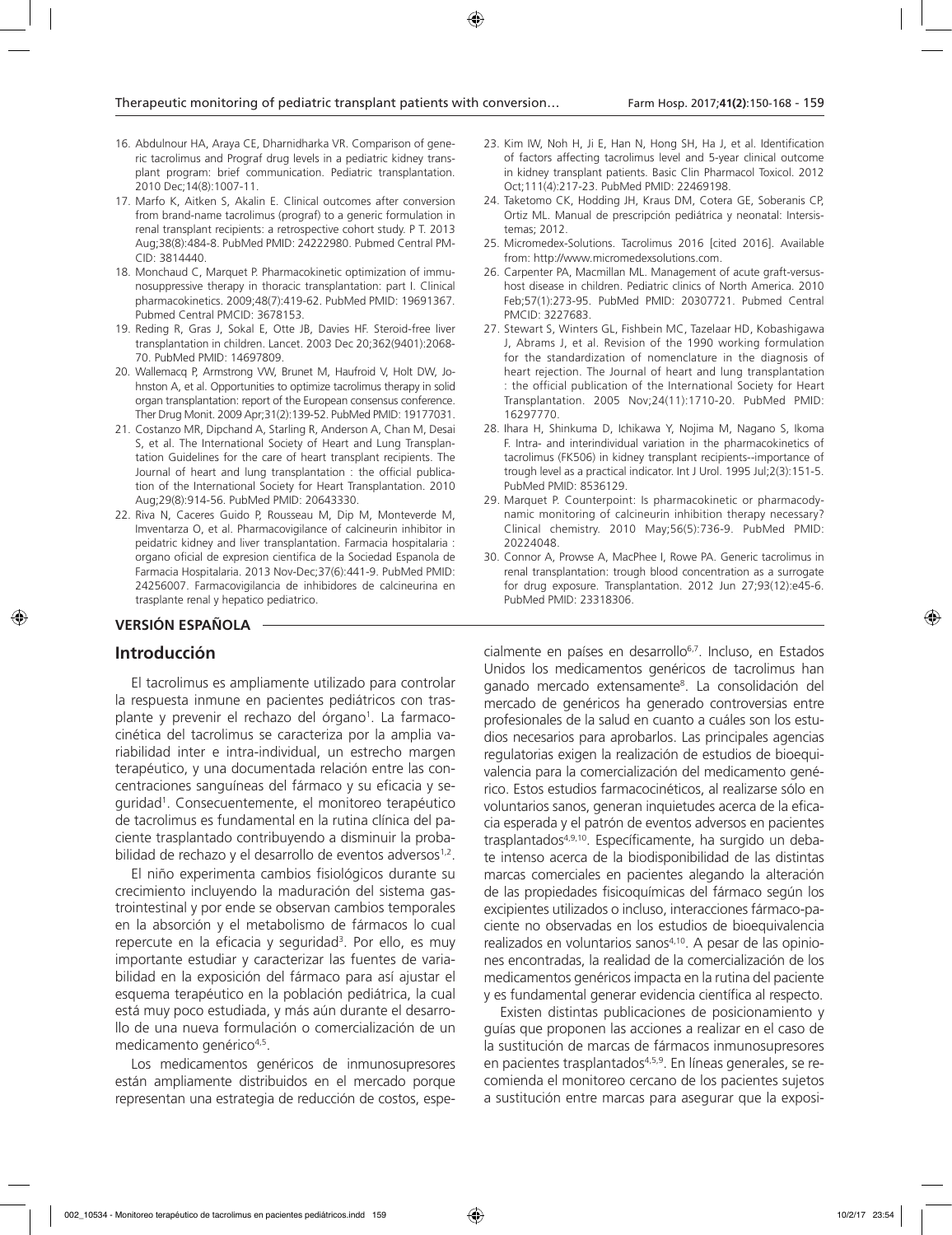ción sistémica del tacrolimus se mantiene acorde a las concentraciones sanguíneas pre-conversión en las cuales se ha estabilizado al paciente en mantenimiento<sup>4,9</sup>. Sin embargo, los reportes publicados provienen principalmente de pacientes adultos y hay escasa información disponible en pediatría<sup>8,11-17</sup>.

Así, el objetivo del presente trabajo fue evaluar la dosis, exposición sanguínea, seguridad y eficacia durante la conversión desde la marca innovadora a la genérica de tacrolimus en una población pediátrica trasplantada en etapa de mantenimiento.

# **Métodos**

El desarrollo e implementación del presente estudio fue aprobado por el Comité de Ética Institucional del Hospital de Pediatría JP Garrahan (Protocolo #670). Se han seguido los protocolos establecidos por el centro sanitario (Formulario 1418F62) para acceder a los datos de las historias clínicas a los fines de poder realizar este tipo de publicación con finalidad de investigación/divulgación para la comunidad científica.

### **Tratamiento, criterios de inclusión y exclusión**

El presente es un estudio retrospectivo, observacional, realizado entre los meses de abril y agosto de 2013 por el Área de Farmacia del Hospital de Pediatría J.P Garrahan (Buenos Aires, Argentina). En dicho periodo, la Farmacia comenzó a dispensar tacrolimus genérico (laboratorio Sandoz) acorde a la provisión del Programa Nacional implementado por el Instituto Nacional Central Único Coordinador de Ablación e Implante, Ministerio de Salud, Argentina.

Los pacientes incluidos, internados o ambulatorios, que recibían una dosis estable del medicamento innovador (Prograf®, laboratorio Astellas Irlanda) fueron sujetos a intercambio al medicamento genérico (laboratorio Sandoz Private Limited, India) bajo supervisión médica y de enfermería (Tabla 1). Durante el periodo de conversión, el Área de Farmacia dispuso de registros internos confiables sobre la marca comercial que recibían individualmente los pacientes y la fecha asociada.

El intercambio entre marcas se realizó administrando la misma dosis de mantenimiento al convertir al producto genérico. La dosis del medicamento genérico se ajustó según el criterio del médico para mantener la concentración valle (C0, 12 horas post-administración) de tacrolimus dentro del margen terapéutico establecido en consensos internacionales<sup>18</sup>. Específicamente, en trasplantados hepáticos éste fue entre 5 y 8ng/ml<sup>19</sup>, en renales entre 5 y 7ng/ml<sup>18,20</sup>, en cardíacos entre 8 y 12ng/ml luego de 3- 6 meses post-trasplante o entre 5 y 10 ng/ml para pacientes con  $>6$  meses post-trasplante<sup>21</sup>. En trasplantados de células progenitoras hematopoyéticas (CPH) las concentraciones C0 objetivo fueron entre 5 y 15 ng/ml.

**Tabla 1.** *Criterios de inclusión y exclusión*

Criterios de inclusión

Edad: < 17 años.

Tiempo post-trasplante: > 2 meses.

Recibir dosis estable de tacrolimus al menos un mes previo al intercambio.

Los periodos analizados con un medicamento u otro deben ser consecutivos en el tiempo.

Paciente adherente.

Criterios de exclusión

Fecha inexacta de la conversión.

Intercambio a la formulación original antes de los 10 días post conversión.

Concentraciones erráticas de tacrolimus en el valle por posible inconsistencia en los tiempos de toma de muestra.

Falta de disponibilidad de valores bioquímicos de laboratorio.

Sepsis severa.

# **Esquema terapéutico de inmunosupresión**

El régimen de inmunosupresión consistió en la administración de tacrolimus como fármaco único o en combinación con esteroides (0.06-1 mg/kg/día), micofenolato mofetilo o sirolimus<sup>21,22</sup>. En pacientes trasplantados CPH se utilizó metotrexato en periodos cortos del régimen de intensificación (10 mg/m<sup>2</sup>, durante 4 días).

# **Cuantificación de tacrolimus en sangre**

Las concentraciones de tacrolimus se cuantificaron en sangre entera por inmunología automática de quimioluminiscencia microparticulada (Architect®, Abbott, Chicago, Estados Unidos).

La aceptación del ensayo se realizó según procedimientos operativos estándar del Hospital basados en valores de controles externos de calidad (Bio-Rad Lyphochek® Whole Blood Immunosuppressant), la imprecisión del método (< 7% CV) y la desviación de los controles requerida es menos de 2 veces el desvío estándar.

Ejemplares externos e internos fueron evaluados de forma rutinaria como parte de un programa internacional de ensayos de aptitud para el control de calidad de la técnica analítica (http://www.bioanalytics.co.uk).

# **Monitoreo de pacientes y recolección de datos clínicos**

De los pacientes incluidos se obtuvieron los siguientes parámetros demográficos y de laboratorio pre y post-intercambio de formulaciones de tacrolimus: peso corporal, dosis diaria y concentración sanguínea de tacrolimus en el valle (C0). La función hepática se analizó según concentraciones sanguíneas de las enzimas fosfatasa alcalina (FAL), gamma glutamil transpeptidasa (GGT),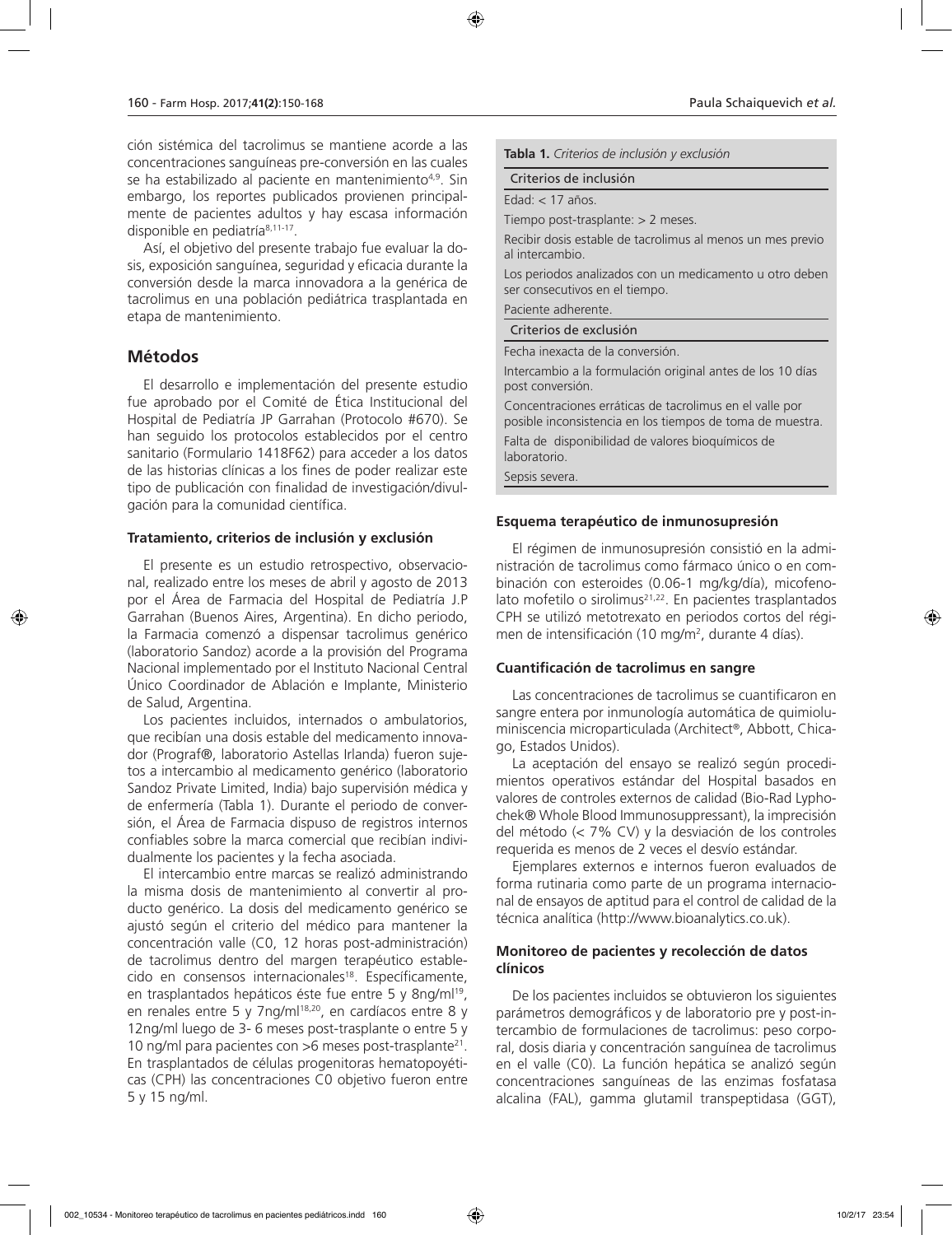

**Figura 1.** *Pacientes analizados y excluidos.*

aspartato aminotransferasa (AST) y alanino aminotransferasa (ALT). La función renal fue evaluada según las concentraciones de creatinina sérica y uremia. Asimismo se registraron los valores de hematocrito y albumina para evaluar posibles efectos sobre la fracción libre de tacrolimus<sup>23</sup>. Luego se calculó la mediana (rango) de los parámetros de laboratorio para cada periodo de estudio y se compararon según los valores normales reportados en literatura para pacientes pediátricos<sup>24</sup>.

Finalmente evaluamos la seguridad del tratamiento durante el periodo de seguimiento incluyendo el registro de los eventos adversos más frecuentes y serios acorde a nuestros reportes previos, que incluyen: hipertensión, nefrotoxicidad, neurotoxicidad, enfermedad linfoproliferativa post-trasplante, hipomagnesemia e hiperglucemia22, 25. La eficacia se evaluó según la aparición de eventos de rechazo agudo, pérdida del injerto o muerte del paciente. Los episodios de rechazo se confirmaron por biopsia y se clasificaron según literatura internacional. En particular, para los pacientes con trasplante hepático y renal, el rechazo se confirmó por diagnóstico de biopsia y se registró según la clasificación de Banff 22. El rechazo agudo y la enfermedad injerto vs. huésped se diagnosticaron utilizando criterios clínicos y según biopsia , y se clasificó según el consenso del *National Institutes of Health*26 para pacientes con trasplante CPH. Los episodios de rechazo para pacientes trasplantados cardíacos se analizaron según el consenso de la Sociedad Internacional de Trasplante Cardíaco<sup>21,27</sup>.

#### **Análisis estadístico**

Se calculó la mediana de los valores de concentración sanguínea de tacrolimus en el valle normalizados por la dosis (CND) y la dosis corregida por el peso corporal previo y posterior al intercambio entre medicamentos innovador y genérico de tacrolimus.

El análisis estadístico se realizó utilizando el test de muestras pareadas de Wilcoxon (GraphPad Prism v.5). Se calculó el cociente individual entre la mediana de la CND del tratamiento con la formulación innovadora y de la genérica, esperando obtenerse un valor cercano a 1. Se consideró una variación mayor a la esperada, de obtenerse un valor superior al 25% en dicho cociente.

Esta hipótesis se basó en que la variabilidad intra-individual de los parámetros farmacocinéticos del tacrolimus previamente reportados fue entre 14 y 44% por lo que el valor de 25% se consideró como valor de referencia de variabilidad esperada<sup>1,28</sup>.

# **Resultados**

Se identificaron 33 pacientes pediátricos trasplantados en el Hospital que intercambiaron marcas de tacrolimus de innovadora a genérica. Sin embargo, por criterios de inclusión, sólo permanecieron 10 pacientes para el presente análisis (Figura 1).

La mediana (rango) de edad y peso corporal fueron respectivamente 11,9 años (0,8-15,8) y 47,4 kg (7,3- 77,0). Se incluyeron en el análisis igual cantidad de niños que de niñas y el tiempo mediana (rango) con el medicamento innovador fue de 32 días (10-140) mientras que el seguimiento luego de la conversión al medicamento genérico fue de 28 días (10-86) (Tabla 2). Los pacientes estudiados correspondieron a trasplantados hepáticos (n=4; 40%), renales (n=2; 20%), CPH (n=2; 20%) y cardíacos (n=2; 20%).

La mediana (rango) de la dosis administrada por día corregida por el peso corporal luego de administrar el medicamento innovador fue de 0,070 mg/kg (0,024- 0,461) mientras que la misma fue de 0,069 mg/kg (0,017-0,571) con el medicamento genérico. No se observaron diferencias estadísticamente significativas en las dosis corregidas por el peso corporal al comparar entre medicamentos (p>0,05). Tampoco se requirieron ajustes de dosis post-conversión al medicamento genérico en ningún caso analizado.

Además, durante el periodo de estudio no se modificó el tratamiento con fármacos concomitantes excepto en el paciente #9 que recibió ácido aminocaproico para tratar una hemoptisis y el paciente #2 que recibió aciclovir para tratar un herpes zoster cutáneo.

La mediana (rango) del número de mediciones de CND obtenidos por paciente en el tiempo de seguimiento para el innovador y el genérico fue de 3 (2-13) y de 5 (1-8), respectivamente (p>0,05). Específicamente, la mediana de las CND calculada individualmente para cada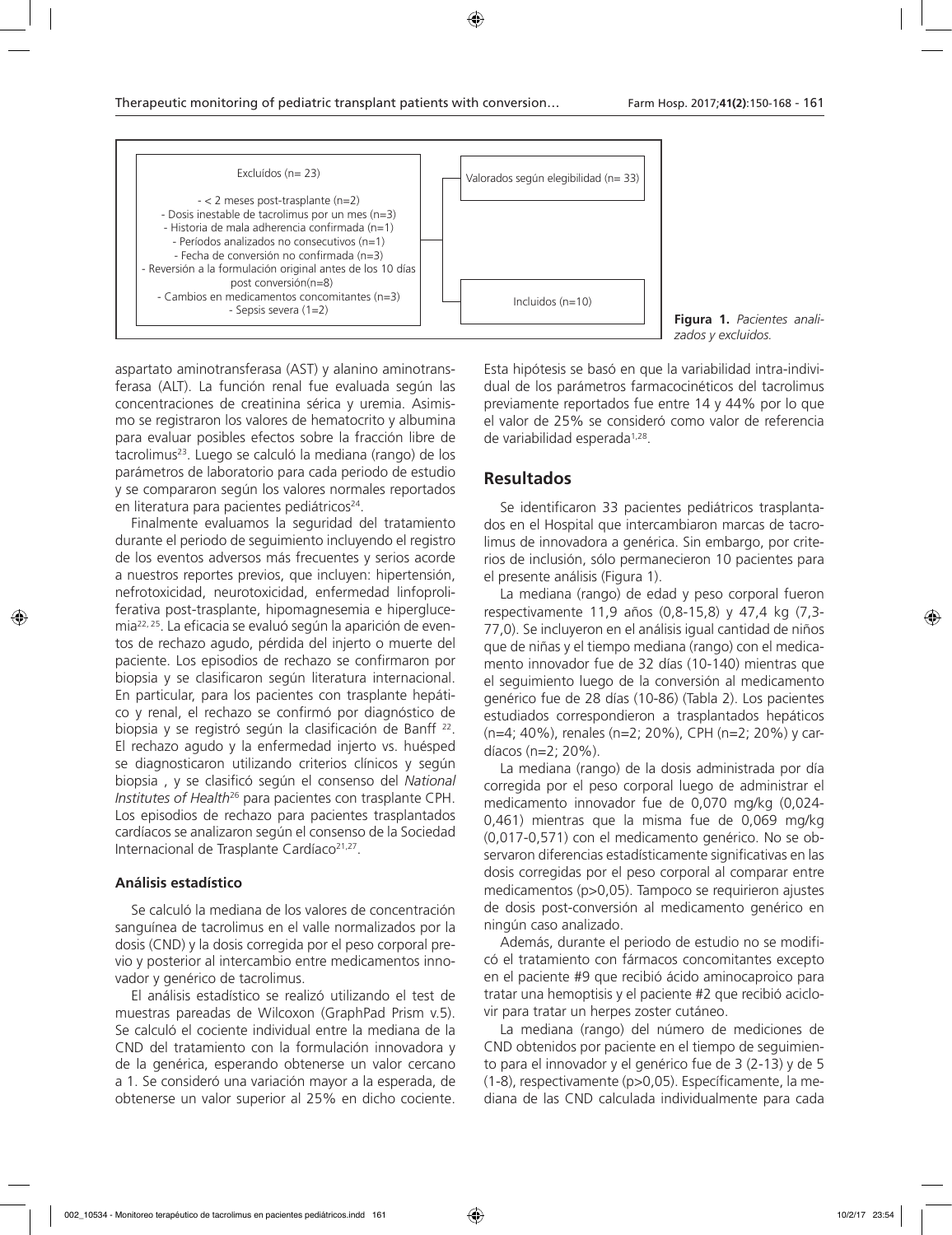**Tabla 2.** *Características demográficas de la población incluida*

| Pacientes (n=10)                                                             | Mediana (rango)     |
|------------------------------------------------------------------------------|---------------------|
| Edad al trasplante (años)                                                    | 11,9 (0,8-15,8)     |
| Tiempo post-trasplante (meses)                                               | 8,8 (2,0-42,8)      |
| Niñas/niños                                                                  | 5/5                 |
| Peso (kg)                                                                    | 47,4 (7,3-77,0)     |
| Días en tratamiento con el medicamento genérico                              | 28 (10-86)          |
| Days of treatment with innovator formulation (days)                          | 32 (10-140)         |
| Esquema de inmunosupresión                                                   | Número de pacientes |
| Tacrolimus                                                                   | 10/10               |
| Esteroides (0,06-1 mg/kg/día)                                                | 8/10                |
| Micofenolato mofetilo (20-40 mg/kg/día)                                      | 3/10                |
| Sirolimus (2mg/día)                                                          | 1/10                |
| Tipo de trasplante                                                           |                     |
| Renal $(n=2)$                                                                |                     |
| Insuficiencia Renal Crónica Terminal de etiología desconocida                | 1                   |
| Glomerulosclerosis focal y segmentaria                                       | $\mathbf{1}$        |
| Hepático (n=4)                                                               |                     |
| Atresia biliar                                                               | $\overline{2}$      |
| Fibrosis hepática congénita                                                  | 1                   |
| Carcinoma hepatocelular                                                      | $\mathbf{1}$        |
| Células progenitoras hematopoyéticas (n=2)                                   |                     |
| Síndrome mielodisplásico                                                     | $\overline{2}$      |
| Cardíaco (n=2)                                                               |                     |
| Miocardiopatía dilatada                                                      | $\overline{2}$      |
| <b>Fármacos concomitantes</b>                                                |                     |
| Difenhidramina VO                                                            | 2                   |
| Sulfametoxazol-trimetoprima VO                                               | $\overline{2}$      |
| Valganciclovir VO                                                            | $\overline{2}$      |
| Aciclovir VO                                                                 | $\mathbf{1}$        |
| Oxibutinina VO                                                               | $\mathbf{1}$        |
| Omeprazol VO                                                                 | 10                  |
| Acido aminocaproico IV <sup>a</sup>                                          | $\mathbf{1}$        |
| Ceftriaxona IVa                                                              | $\mathbf{1}$        |
| Terbinafina tópica                                                           | 1                   |
| VO: vía oral, IV: vía intravenosa.<br>a: sospecha de infección respiratoria. |                     |

paciente no mostró diferencias estadísticamente significativas al comparar entre medicamentos (p>0,05). En la Tabla 3 se detallan los cocientes individuales entre los CND para el innovador y el genérico. En dicha figura puede observarse que los valores individuales de los cocientes del CND estuvieron comprendidos entre 0,75 y 1,25 para el 80% de los pacientes analizados (Figura 2). El paciente #8 mostró un cociente de 0,72, muy cercano al valor de 0,75 previamente establecido en base a los reportes previos de variabilidad intra-individual en la farmacocinética de tacrolimus. Contrariamente, el #9 mostró un cociente de 1,5 lo cual indicaría que el C0 medio

alcanzado post-administración del innovador es mayor al del genérico para igual dosis.

Los parámetros de laboratorio evaluados, que incluyeron la creatinina sérica, uremia, AST, ALT, GGT y FAL, no mostraron diferencias significativas al comparar valores previos y post intercambio de marcas (p>0,05; Figuras 2.A, 2.B, 2.C, 2.D, 2.E) así como tampoco se observó un cambio significativo en los valores del hematocrito y la albumina en sangre (Figura 3.F y 2.G; p>0,05). Sólo los pacientes #5 y #3 mostraron valores elevados de las enzimas hepáticas pero esto sucedió en ambos periodos de estudio.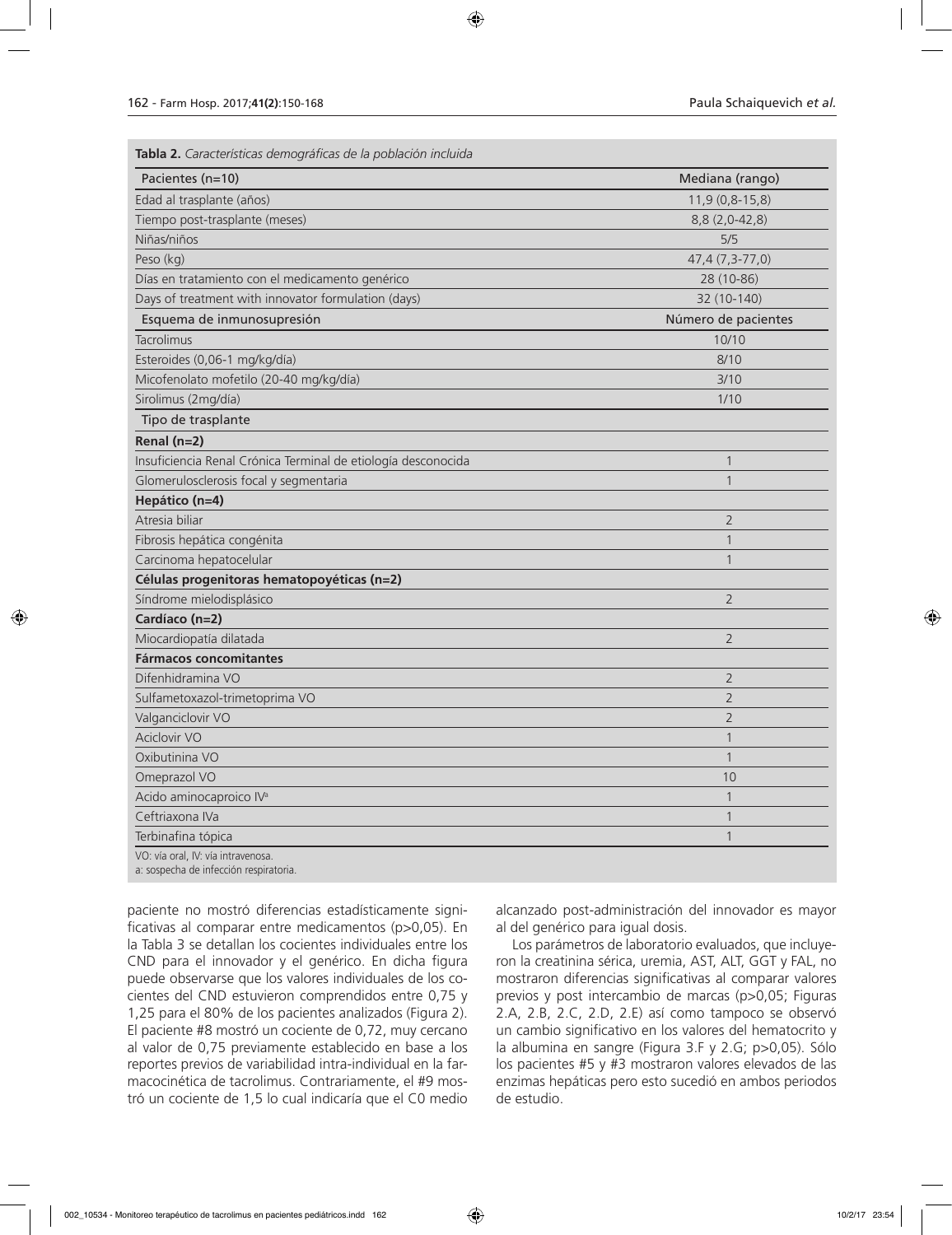| innovador y generico |                          |                          |                                     |                          |                           |
|----------------------|--------------------------|--------------------------|-------------------------------------|--------------------------|---------------------------|
| Paciente             | <b>Dosis</b><br>I(mg/kg) | <b>Dosis</b><br>G(mg/kg) | CND <sub>1</sub><br>[ng/ml/(mg/kg)] | CND G<br>[ng/ml/(mg/kg)] | Cociente<br>(CND I/CND G) |
|                      | 0,069                    | 0,065                    | $100,7(82,7-115,7)$                 | 113,6 (108,5-118,8)      | 0,89                      |
| $\overline{2}$       | 0,119                    | 0,118                    | 55,7 (50,6-60,8)                    | 60,8 (49,6-68,8)         | 0,92                      |
| 3                    | 0,049                    | 0,048                    | 93,8 (73,4-116,3)                   | 97,1 (94,5-111,8)        | 0,97                      |
| $\overline{4}$       | 0,065                    | 0,065                    | 52,1 (38,3-65,9)                    | 50,6 (44,5-76,7)         | 1,03                      |
| 5                    | 0,461                    | 0,571                    | $13,8(9,7-27,5)$                    | $13,5(8,2-15,1)$         | 1,02                      |
| 6                    | 0,226                    | 0,202                    | $27,7(18,6-34,1)$                   | 33,6 (28,8-41,2)         | 0,82                      |
| 7                    | 0,066                    | 0,065                    | 124,6 (86,4-139,2)                  | 145,7 (89,3-169,4)       | 0,86                      |
| 8                    | 0,024                    | 0,017                    | 518,4 (413,5-764,9)                 | 723,5 (433,2-846)        | 0,72                      |
| 9                    | 0,071                    | 0,072                    | 100,4 (100,1-100,8)                 | 69,4 (68,8-70,1)         | 1,45                      |
| 10                   | 0,105                    | 0,125                    | 48,2 (44,2-52,3)                    | $53,5^{\circ}$           | 0,90                      |
| Global               | $0.07(0.02 - 0.46)$      | $0.07(0.02 - 0.57)$      | 74,8 (13,8-518,4)                   | 65,1 (13,5-723,5)        | $0.91(0.72 - 1.45)$       |

**Tabla 3.** *Concentraciones sanguíneas de tacrolimus normalizadas por la dosis luego de la administración del medicamento innovador y genérico* 

Los datos se muestran como medianas (rango) de las concentraciones sanguíneas de tacrolimus normalizadas por la dosis por kilogramos de peso para el medicamento innovador y el genérico.

a Sólo una concentración valle fue obtenida en ese periodo de evaluación.

CND: concentración sanguínea de tacrolimus normalizada por la dosis ó C0/dosis, I: medicamento innovador, G: medicamento genérico.

Por último, no se registraron eventos adversos frecuentes o esperados durante el periodo inmediato previo o post intercambio de marcas, así como tampoco hubo episodios de rechazo agudo, pérdida del injerto o fallecimiento.

# **Discusión**

El presente estudio realizado en pacientes pediátricos trasplantados en terapia inmunosupresora de mantenimiento, mostró que el intercambio entre medicamentos innovador y genérico de tacrolimus se realizó satisfactoriamente en el marco del monitoreo terapéutico individual desarrollado por el equipo clínico de un hospital pediátrico en Argentina. No observamos diferencias significativas en los valores de C0 normalizados por la dosis, al comparar el tratamiento con el medicamento innovador y el genérico. Asimismo, no se observaron cambios en los parámetros bioquímicos de laboratorio durante la conversión entre formulaciones ni el desarrollo de eventos adversos frecuentes a tacrolimus, episodios de rechazo o fallecimiento de pacientes durante el periodo de seguimiento.

El Programa Nacional de Procuración de Órganos en Argentina provee gratuitamente a los pacientes que lo requieran los medicamentos inmunosupresores que ganan la licitación pública cada año. Actualmente, en Argentina se comercializan dos marcas de tacrolimus, el innovador (Prograf®, Astellas Irlanda) y un genérico (Sandoz Private Limited, India). Las instituciones participantes del Programa Nacional de Procuración de Órganos, reciben y dispensan uno u otro medicamento según el resultado de la licitación. Este programa se encuentra bajo la órbita de la autoridad regulatoria sanitaria de Argentina (ANMAT, Administración Nacional de Medicamentos, Alimentos y Tecnología Médica, www.anmat. gov.ar) la cual requiere que las compañías farmacéuticas que solicitan el registro de ciertos productos incluyendo los que contienen fármacos inmunosupresores, demuestren su calidad tanto *in vitro* (perfiles de disolución), como *in vivo* (estudios de bioequivalencia). Los productos farmacéuticos del presente estudio son equivalentes farmacéuticos y bioequivalentes. Incluso, el medicamento genérico que recibieron nuestros pacientes mostró una farmacocinética similar al medicamento innovador, en cuanto a la comparación del área bajo la curva concentración *versus* tiempo, Cmax y C0, demostrada en estudios previos en pacientes adultos trasplantados renales16. Por ello, era esperable observar una similitud en la exposición sistémica al tacrolimus entre medicamentos evaluados en el presente estudio.

El análisis de los resultados obtenidos en este reporte demuestra que la falta de cambio de dosis para mantener las concentraciones sanguíneas dentro de los márgenes terapéuticos de tacrolimus, se correspondió con la similitud en sus C0 corregidos por la dosis previa y posterior al intercambio entre marcas comerciales. Incluso 8 de los 10 pacientes analizados mostraron un cociente entre las concentraciones normalizadas por la dosis de tacrolimus innovador y genérico dentro del rango [0,75- 1,25] correspondiente con la variabilidad intra-individual esperada en la farmacocinética reportada para tacrolimus28. Si bien es deseable que los cocientes entre dichas concentraciones normalizadas para el medicamento innovador y genérico sean cercanos al valor unitario, la variabilidad intra-individual en la farmacocinética del fármaco repercute en dicho cociente. Esta variabilidad debe tenerse en cuenta para no asignar erróneamente cambios en la exposición sistémica a una marca comercial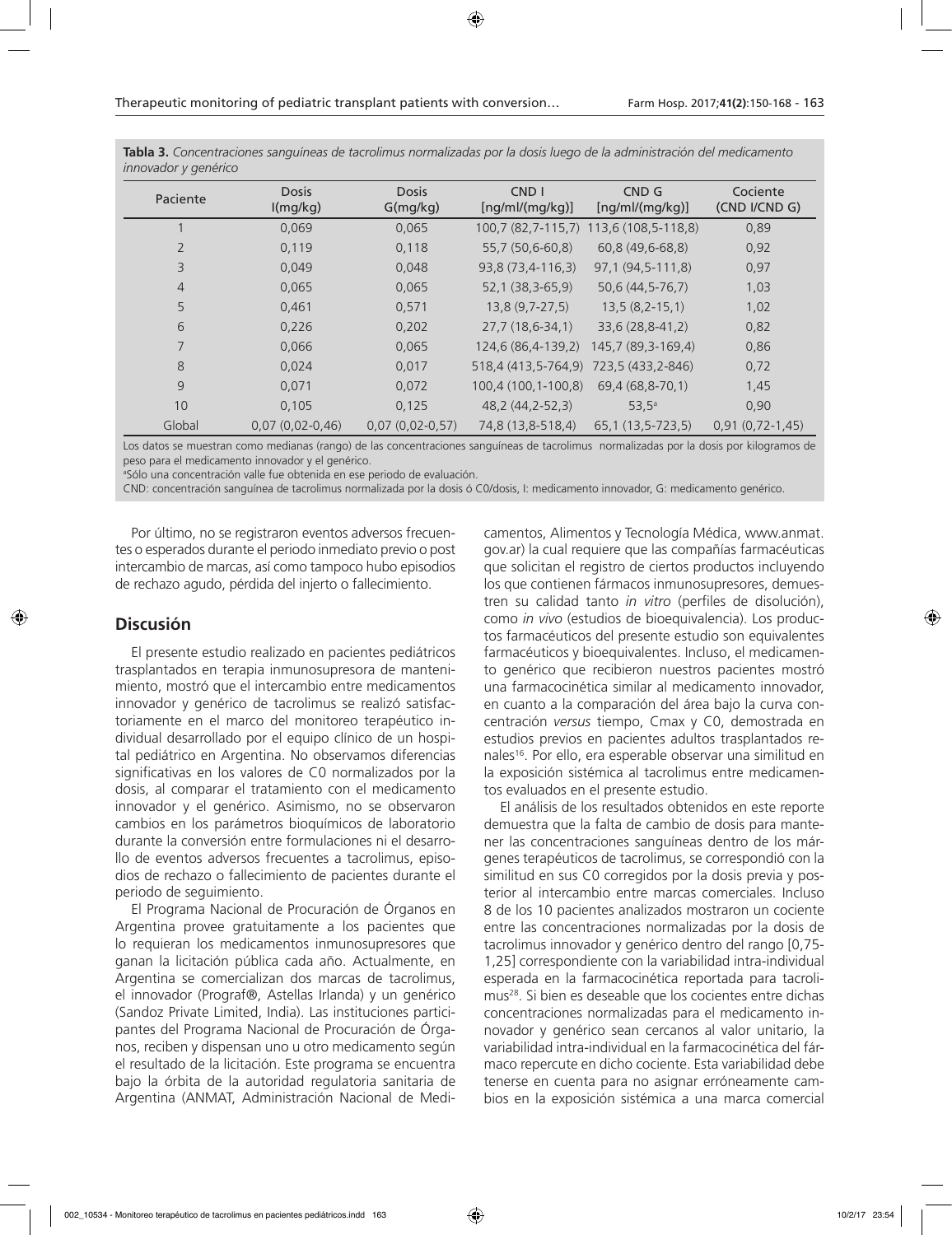

**Figura 2.** *Concentraciones sanguíneas valle normalizadas por la dosis: Relación entre las medianas de la formulación innovadora y la genérica en pacientes trasplantados pediátricos.*

cuando el fármaco *per se* varía en la exposición sistémica en un mismo paciente evaluado a repetición. Por ello, asumimos una variabilidad en los cocientes de las concentraciones normalizadas de hasta 25% como un valor esperable y aceptable según reportes previos<sup>18,28</sup>. Cabe señalar que un paciente mostró una variación mayor al 25% (#9) en dicho cociente, habiendo desarrollado un episodio de hemoptisis que se prolongó durante el intercambio al medicamento genérico. Así, la existencia de un cambio hemodinámico en éste paciente secundario al evento clínico puede haber influido en la variabilidad farmacocinética del tacrolimus.

Nuestros resultados son similares a los reportados en el único estudio realizado en pacientes pediátricos, específicamente sujetos a trasplante cardíaco<sup>8</sup>. En éste último estudio se evaluó retrospectivamente las concentraciones C0 de tacrolimus previo y posterior al intercambio de marcas comerciales. Se incluyeron en el análisis 12 pacientes que fueron convertidos de la marca innovadora a la genérica y 31 pacientes que sólo recibieron tacrolimus de la marca innovadora como grupo control. En la primera cohorte, los autores reportaron una disminución del 14% en el C0 (equivalente a 1,15 ng/ml) al intercambiar por el medicamento genérico sin modificar la dosis de tacrolimus<sup>8</sup>. La implicancia clínica de una modificación del C0 en un 14% probablemente sea baja.

Incluso, los autores reportaron que luego de un año de realizado el intercambio de marcas, 24% de los pacientes sujetos a intercambio y 18% de los pacientes del grupo control, mostraron eventos de rechazo siendo ambos porcentajes similares. Tanto los parámetros de seguridad y eficacia como la exposición sistémica a tacrolimus en la situación de intercambio entre marcas comerciales, debe ser estudiada en una cohorte de pacientes más numerosa. Por otro lado, a nuestro entender, es importante evaluar y presentar los resultados no sólo de la población sino, la modificación individual del C0 durante el intercambio de marcas la cual puede verse enmascarada por el análisis poblacional expresado como los valores medios. En nuestro estudio sólo un paciente (#9) mostró una diferencia mayor al 25% en el C0 normalizado por la dosis luego de intercambiar al genérico y esto refuerza el concepto de la necesidad de monitoreo terapéutico principalmente en situaciones que puedan derivar en exposición inadecuada de fármaco.

La experiencia reportada en pacientes adultos con trasplante de órgano sólido sujetos a intercambio de marcas comerciales de medicamentos conteniendo tacrolimus, es en ciertos aspectos, controvertida. En el estudio retrospectivo reportado por Spence et al., se detalló la experiencia obtenida de la evaluación retrospectiva de 234 pacientes adultos en terapia inmunosupre-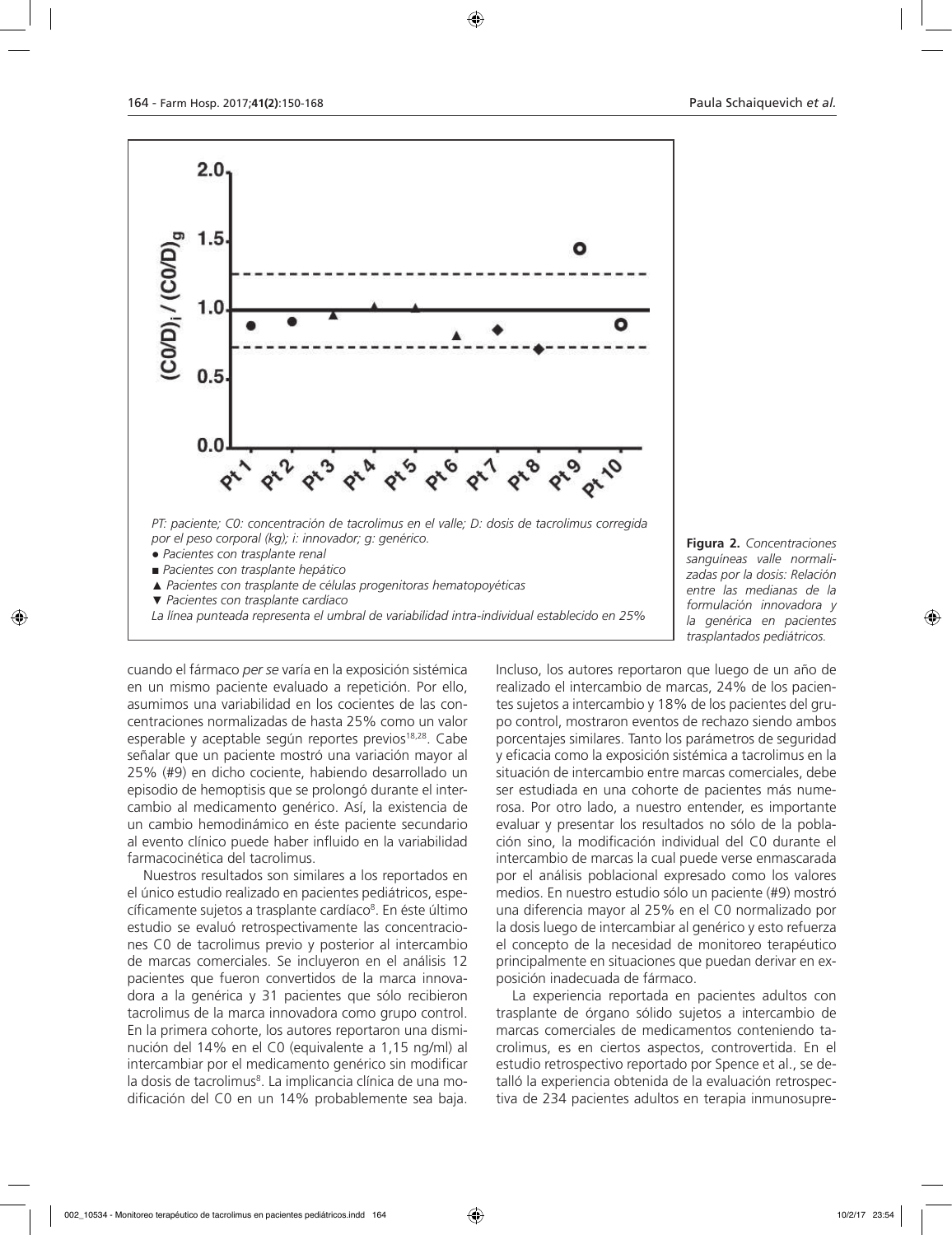

**Figura 3.** *Evaluación de los parámetros de laboratorio individuales pre y post intercambio entre marcas comerciales de tacrolimus.*

sora de mantenimiento con trasplante renal, hepático y cardíaco sujetos a intercambio entre marcas comerciales de medicamentos conteniendo tacrolimus<sup>12</sup>. Los autores reportaron la falta de diferencias significativas en los valores de C0 de tacrolimus luego de realizar la interconversión del medicamento innovador a la mis-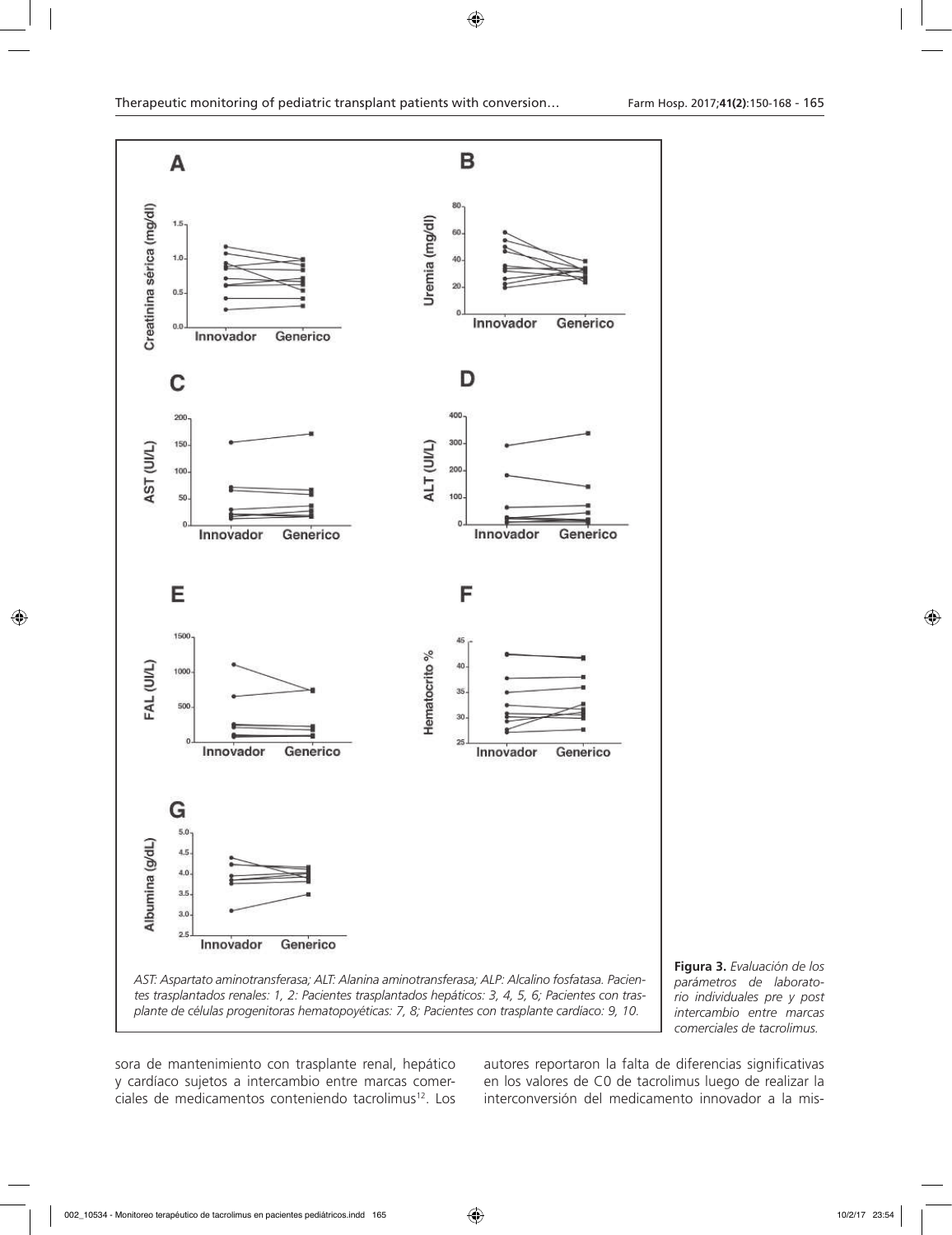ma marca de medicamento genérico que utilizamos en nuestro estudio<sup>12</sup>. Es importante destacar que el 15% de los pacientes requirió ajuste de dosis y esto se logró realizando el monitoreo terapéutico del fármaco. En cuanto a la seguridad y eficacia del intercambio, no se registraron muertes o rechazos agudos por sustitución entre marcas comerciales. En línea con dichos hallazgos, McDevvitt-Potter et al., reportaron su experiencia en 70 pacientes adultos con trasplante renal, hepático y multiorgánico sujetos a un estudio prospectivo de evaluación de modificación de dosis, exposición sistémica al fármaco y costos en la situación de interconversión entre marcas comerciales de tacrolimus<sup>11</sup>. Los autores no evidenciaron cambios significativos en los C0 de tacrolimus al intercambiar al genérico de la marca Sandoz así como tampoco en la dosis/día de tacrolimus<sup>11</sup>. Sin embargo, en el 21% de los pacientes sujetos a intercambio se debió ajustar la dosis a los requerimientos individuales luego del intercambio de marcas mientras que sólo fue necesario dicho ajuste en el 7% de los pacientes asignados al grupo control (quienes sólo recibieron medicamento innovador) siendo estadísticamente significativa la diferencia en los porcentajes. Nuevamente, se pone en evidencia la importancia del monitoreo terapéutico del tacrolimus en el manejo del paciente trasplantado. Por el contrario, los estudios reportados por Momper et al. y Marfo et al., realizados en pacientes adultos trasplantados renales y/o hepáticos, mostraron en ambos casos una diferencia significativa en los valores de C0 de tacrolimus al comparar los valores previo y posterior al intercambio de marcas<sup>13,17</sup>. Específicamente, en el estudio reportado por Momper et al., los investigadores reportaron una disminución del 15,9% y 11,9% en el C0 de tacrolimus corregida por la dosis en pacientes adultos con trasplante hepático y renal, respectivamente, al realizar el intercambio de marcas. Incluso, en un subgrupo de pacientes con trasplante hepático y renal que recibieron la misma dosis previamente y posterior al intercambio, mostraron una disminución media en el C0 de tacrolimus de 1,98 ng/ml y 0,87 ng/ ml, respectivamente. Sin embargo, éste cambio en la exposición sanguínea del fármaco inmunosupresor no mostró una relevancia clínica en cuanto a seguridad y eficacia al igual que lo descripto previamente en el caso de pacientes pediátricos. En correspondencia, el estudio retrospectivo realizado por Marfo et al. puso en evidencia una diferencia de 0,8 ng/ml en los niveles de C0 de tacrolimus antes y después del intercambio a la formulación genérica, en comparación al 0,9 ng/ml en el grupo control<sup>17</sup>. Del mismo modo, a pesar de describirse dichas diferencias en el C0, no se detectó una diferencia perceptible en la eficacia y seguridad de tacrolimus genérico en comparación con el producto de marca innovadora. En conjunto, los reportes previos principalmente en adultos muestran diferentes tipos de conclusiones. Sin embargo todos los autores enfatizan la necesidad

de realizar monitoreo terapéutico del inmunosupresor en pacientes sujetos a interconversión entre marcas comerciales, para así abordar un esquema racional de sustitución entre marcas y asegurar la eficacia y seguridad individualmente.

En el presente trabajo evaluamos la función renal y hepática de los pacientes como parte de la evaluación de seguridad a través del seguimiento y evaluación de parámetros bioquímicos. Específicamente, los valores de las enzimas hepáticas como la creatinina sérica no sufrieron alteraciones post-conversión (p>0,05). Puntualmente, dos pacientes trasplantados hepáticos (pacientes #3 y #5, Figura 3) presentaron elevación sostenida y estable de ALP, GGT, AST Y ALT debido a una infección por CMV y drenaje de la vía biliar, respectivamente. Además, la albúmina plasmática y el hematocrito se midieron ya que influyen en la farmacocinética de tacrolimus. El tacrolimus se une ~99 % a las proteínas del plasma y los eritrocitos<sup>1</sup>. Así, un valor bajo de albuminemia o del hematocrito representa una mayor fracción libre de tacrolimus disponible para ser distribuido, metabolizado y eliminado. Estos factores, que pueden influir en la farmacocinética de tacrolimus durante la conversión, podrían representar una variable confusora en la evaluación de la exposición a tacrolimus<sup>1</sup>. No obstante, en nuestra población, los valores de hematocrito y albúmina no se modificaron por la conversión entre marcas (p>0,05). Cabe destacar que nuestros resultados son correspondientes con aquellos reportados previamente en pacientes pediátricos y adultos trasplantados cardíacos, renales, hepáticos y multiorgánico, en los cuales no se evidenciaron diferencias significativas en los parámetros de laboratorio8,12,13,17.

En base a registros propios publicados<sup>22</sup>, se evaluaron los eventos adversos más comunes y graves en la población pediátrica que recibió tacrolimus. Durante el período de seguimiento del presente estudio, no se observaron eventos adversos, pérdida del injerto, episodios de rechazo agudo o muertes. Por ello, consideramos que el intercambio entre marcas comerciales de tacrolimus resultó seguro para los pacientes evaluados a pesar de que enfatizamos que los resultados obtenidos deben ser validados en una cohorte externa con mayor número de pacientes.

El sistema de salud argentino incluye al sector privado y al público. Aproximadamente el 20% de los pacientes con trasplante de órgano sólido recibe fármacos inmunosupresores de su seguro privado en tanto que el 80% está cubierto por el gobierno nacional (INCUCAI, Instituto Nacional Central Único Coordinador de Ablación e Implante). Por lo tanto, el producto inmunosupresor que la mayoría de los pacientes argentinos recibe depende de la licitación ganadora establecida por el gobierno en llamados públicos. Ante esta situación de intercambio de marcas según la que sea adjudicada en la licitación, se pueden tomar distintas acciones para garantizar la in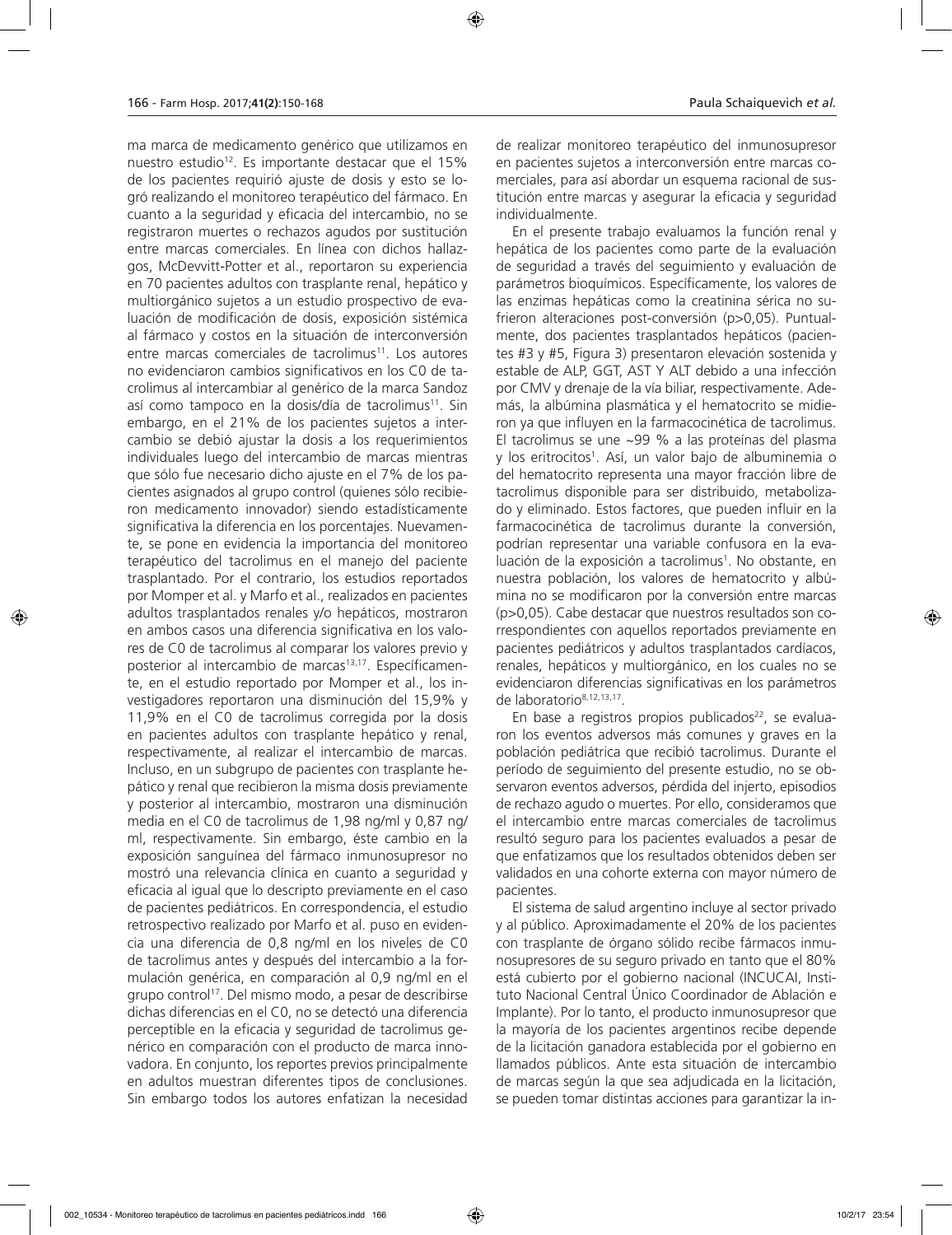terconversión segura. En este sentido, las recomendaciones internacionales proponen realizar una estrecha monitorización terapéutica de inmunosupresores cuando se cambia de producto farmacéutico<sup>4,9</sup>. Para tal efecto, los valores C0 de tacrolimus, como un subrogante de la exposición sistémica, deben ser estrechamente monitorizados inmediatamente pre y post-intercambio. Los parámetros de laboratorio deben ser monitoreados como marcadores de seguridad<sup>4,9</sup>. Ante la aparentemente inevitable sustitución de marcas en nuestro país, nuestro grupo decidió realizar una interconversión segura y eficaz siguiendo recomendaciones internacionales, lo cual se presenta en este reporte.

Nuestro estudio padece de ciertas limitaciones. El análisis exploratorio fue basado en un diseño retrospectivo y descriptivo. Además, este análisis se realizó sobre una muestra de tamaño pequeño. En contraposición con poblaciones reportadas con trasplantes de un solo tipo, nuestro estudio incluye trasplantes pediátricos de hígado, corazón, riñón y de CPH. Cada paciente fue su propio control y mostramos que el monitoreo terapéutico es una herramienta útil y necesaria. En segundo lugar, este estudio utiliza los valores de C0 para evaluar la exposición a tacrolimus aunque el mejor parámetro de exposición es el área bajo la curva de concentración sanguínea vs. tiempo<sup>29</sup>. Igualmente cabe señalar que existe una correlación lineal entre el área bajo la curva y la concentración C0 de tacrolimus, incluso reportada para el genérico utilizado en nuestro estudio<sup>30</sup>. Finalmente, el tiempo de seguimiento de los pacientes convertidos a la formulación genérica fue escaso. Por lo tanto, más estudios en grupos más numerosos y con un seguimiento a largo plazo podrían describir datos adicionales de eventos adversos y rechazo agudo, lo que puede tardar meses en manifestarse clínicamente en el marco de inmunosupresión sub-terapéutica.

En resumen, en el presente estudio se realizó un seguimiento terapéutico de tacrolimus según recomendaciones internacionales en una población pediátrica sujeta a conversión entre tacrolimus innovador y genérico comercializado en Argentina. Concluimos que la sustitución entre marcas de tacrolimus fue segura y no interfiere con la eficacia del tratamiento inmunosupresor en nuestra población durante el período de seguimiento, ni se observaron diferencias en la dosis, exposición y resultados clínicos. Destacamos el rol del monitoreo terapéutico en pacientes pediátricos trasplantados sujetos a sustitución de marcas comerciales de inmunosupresor para garantizar la seguridad y eficacia del tratamiento farmacológico.

# **Conflicto de interés**

Ninguno de los autores presenta un interés financiero ni de propiedad con los productos mencionados en este estudio.

# **Referencias**

- 1. Staatz CE, Tett SE. Clinical pharmacokinetics and pharmacodynamics of tacrolimus in solid organ transplantation. Clinical pharmacokinetics. 2004;43(10):623-53.
- 2. Larkins N, Matsell DG. Tacrolimus therapeutic drug monitoring and pediatric renal transplant graft outcomes. Pediatric transplantation. 2014 Dec;18(8):803-9.
- 3. Kearns GL, Abdel-Rahman SM, Alander SW, Blowey DL, Leeder JS, Kauffman RE. Developmental pharmacology--drug disposition, action, and therapy in infants and children. N Engl J Med. 2003 Sep 18;349(12):1157-67.
- 4. Harrison JJ, Schiff JR, Coursol CJ, Daley CJ, Dipchand AI, Heywood NM, et al. Generic immunosuppression in solid organ transplantation: a Canadian perspective. Transplantation. 2012 Apr 15;93(7):657-65.
- 5. Uber PA, Ross HJ, Zuckermann AO, Sweet SC, Corris PA, McNeil K, et al. Generic drug immunosuppression in thoracic transplantation: an ISHLT educational advisory. J Heart Lung Transplant. 2009; 28(7):655-60.
- 6. Tobar F. Economía de los medicamentos genéricos en América Latina. Rev Panam Salud Pública. 2008;23(1):59-67.
- 7. Sudhindran S, Aboobacker S, Menon RN, Unnikrishnan G, Sudheer OV, Dhar P. Cost and efficacy of immunosuppression using generic products following living donor liver transplantation in India. Indian J Gastroenterol. 2012;31(1):20-3.
- 8. Duong SQ, Lal AK, Joshi R, Feingold B, Venkataramanan R. Transition from brand to generic tacrolimus is associated with a decrease in trough blood concentration in pediatric heart transplant recipients. Pediatr Transplant. 2015 Dec;19(8):911-7. PubMed PMID: 26497983.
- 9. van Gelder T, Substitution EACoG. European Society for Organ Transplantation Advisory Committee recommendations on generic substitution of immunosuppressive drugs. Transpl Int. 2011 Dec;24(12):1135-41.
- 10. van Gelder T. What Is the Future of Generics in Transplantation? Transplantation. 2015 Nov;99(11):2269-73. PubMed PMID: 26050017.
- 11. McDevitt-Potter LM, Sadaka B, Tichy EM, Rogers CC, Gabardi S. A multicenter experience with generic tacrolimus conversion. Transplantation. 2011;92(6):653-7.
- 12. Spence MM, Nguyen LM, Hui RL, Chan J. Evaluation of clinical and safety outcomes associated with conversion from brand-name to generic tacrolimus in transplant recipients enrolled in an integrated health care system. Pharmacotherapy. 2012;32(11):981-7.
- 13. Momper JD, Ridenour TA, Schonder KS, Shapiro R, Humar A, Venkataramanan R. The impact of conversion from Prograf to generic tacrolimus in liver and kidney transplant recipients with stable graft function. Am J Transplant. 2011;11(9):1861-7.
- 14. Madian AG, Panigrahi A, Perera MA, Pinto N. Case report: Inability to achieve a therapeutic dose of tacrolimus in a pediatric allogeneic stem cell transplant patient after generic substitution. BMC Pharmacol Toxicol. 2014;15:69.
- 15. Abdulnour HA, Araya CE, Dharnidharka VR. Comparison of generic tacrolimus and Prograf drug levels in a pediatric kidney transplant program: brief communication. Pediatr Transplant. 2010 Dec;14(8):1007-11.
- 16. Alloway RR, Sadaka B, Trofe-Clark J, Wiland A, Bloom RD. A randomized pharmacokinetic study of generic tacrolimus versus reference tacrolimus in kidney transplant recipients. Am J Transplant 2012 Oct;12(10):2825-31.
- 17. Marfo K, Aitken S, Akalin E. Clinical outcomes after conversion from brand-name tacrolimus (prograf) to a generic formulation in renal transplant recipients: a retrospective cohort study. P T. 2013 Aug;38(8):484-8. PubMed PMID: 24222980. Pubmed Central PM-CID: 3814440.